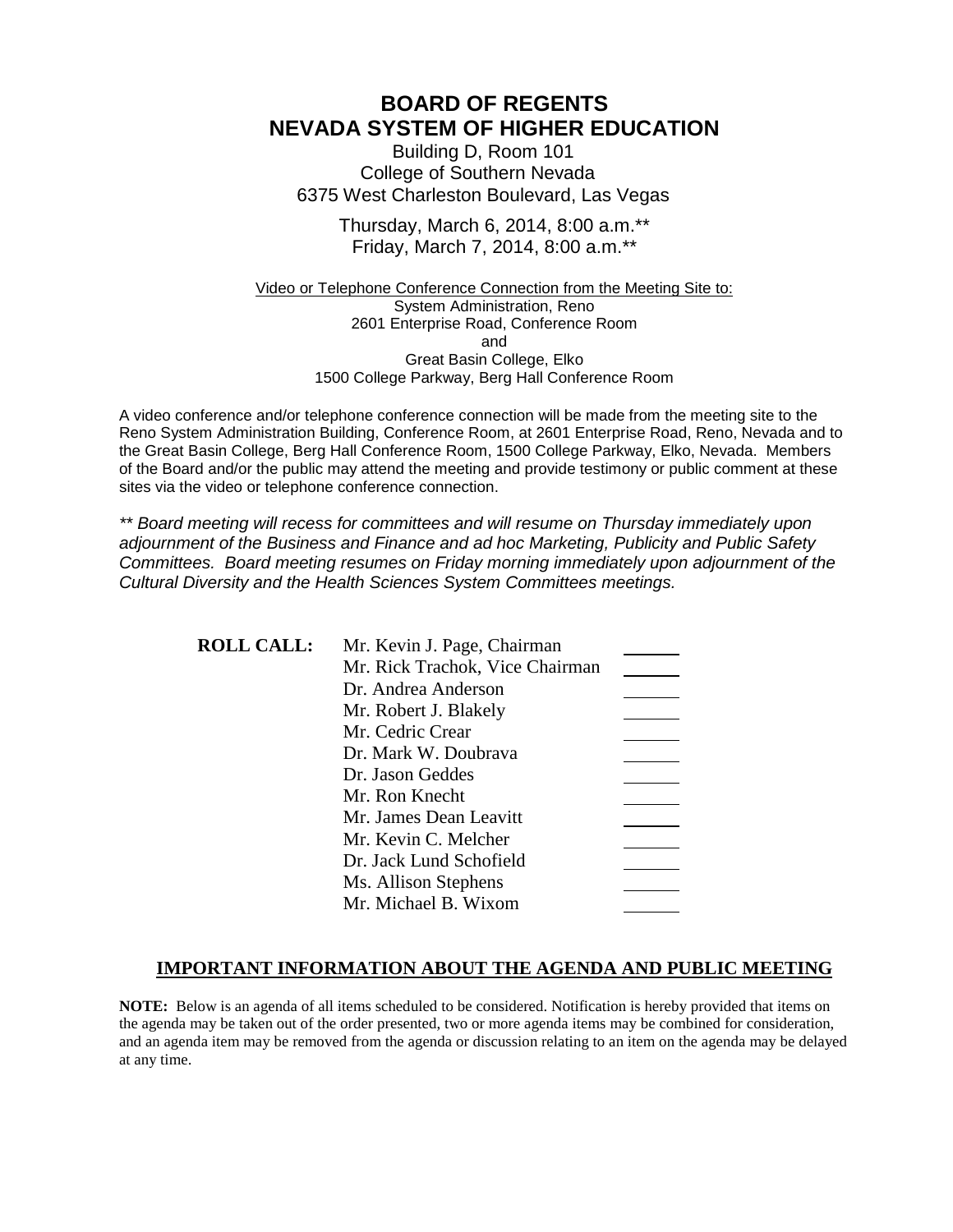In accordance with the Board of Regents' Bylaws, Title I, Article V, Section 20, items voted on may be the subject of a motion to reconsider at this meeting. A motion to reconsider an item may be made at any time before adjournment of this meeting. Similarly, if an item is tabled at any time during the meeting, it may, by proper motion and vote, be taken from the table and thereafter be the subject of consideration and action at any time before adjournment of this meeting.

The Board of Regents, at its regularly scheduled meetings, meets concurrently with its Committees (the Academic and Student Affairs Committee; the Business and Finance Committee; the Cultural Diversity Committee; the Health Sciences System Committee; the Investment and Facilities Committee; the Workforce, Research and Economic Development Committee; and the ad hoc Marketing, Publicity and Public Safety Committee). The Board's Committee meetings take place in accordance with the agendas published for those Committees. Regents who are not members of the Committees may attend the Committee meetings and participate in the discussion of Committee agenda items. However, action items will only be voted on by the members of each Committee, unless a Regent is temporarily made a member of that Committee under Board of Regents' Bylaws, Title 1, Article VI, Section 6. The full Board of Regents will consider Committee action items in accordance with the Board of Regents' agenda published for the current or for a subsequent meeting.

In accordance with the Board of Regents' Bylaws, Title I, Article V, Section 13, a quorum may be gained by telephone hookup.

Some agenda items are noted as having accompanying reference material. Reference material may be accessed on the electronic version of the agenda by clicking the reference link associated with a particular item. The agenda and associated reference material may also be accessed on the Internet by visiting the Board of Regents' website at:

### <http://system.nevada.edu/Nshe/index.cfm/administration/board-of-regents/meeting-agendas/>

Many public libraries have publicly accessible computer terminals. Copies of the reference material and any additional support materials that are submitted to the Board of Regents' Office and then distributed to the members of the Board of Regents after the mailing of this agenda but before the meeting, will be made available as follows: 1. Copies of any such materials are available at the Board of Regents' Office at 2601 Enterprise Road, Reno, Nevada and the Board of Regents' Office at 5550 West Flamingo Road, Suite C-1, Las Vegas, Nevada. A copy may be requested by calling Jessica McMullen at (775) 784-4958; 2. Copies of any such materials will also be available at the meeting site.

Reasonable efforts will be made to assist and accommodate physically disabled persons attending the meeting. Please call the Board Office at (775) 784-4958 in advance so that arrangements may be made.

# **CALL TO ORDER – ROLL CALL**

**PLEDGE OF ALLEGIANCE**

### **1. INTRODUCTIONS AND CAMPUS UPDATES INFORMATION ONLY**

Chairman Kevin J. Page will invite meeting participants to make introductions and will ask the presidents to provide campus-related updates on events that have occurred since the Board of Regents' last regular meeting.

*ESTIMATED TIME: 15 mins.*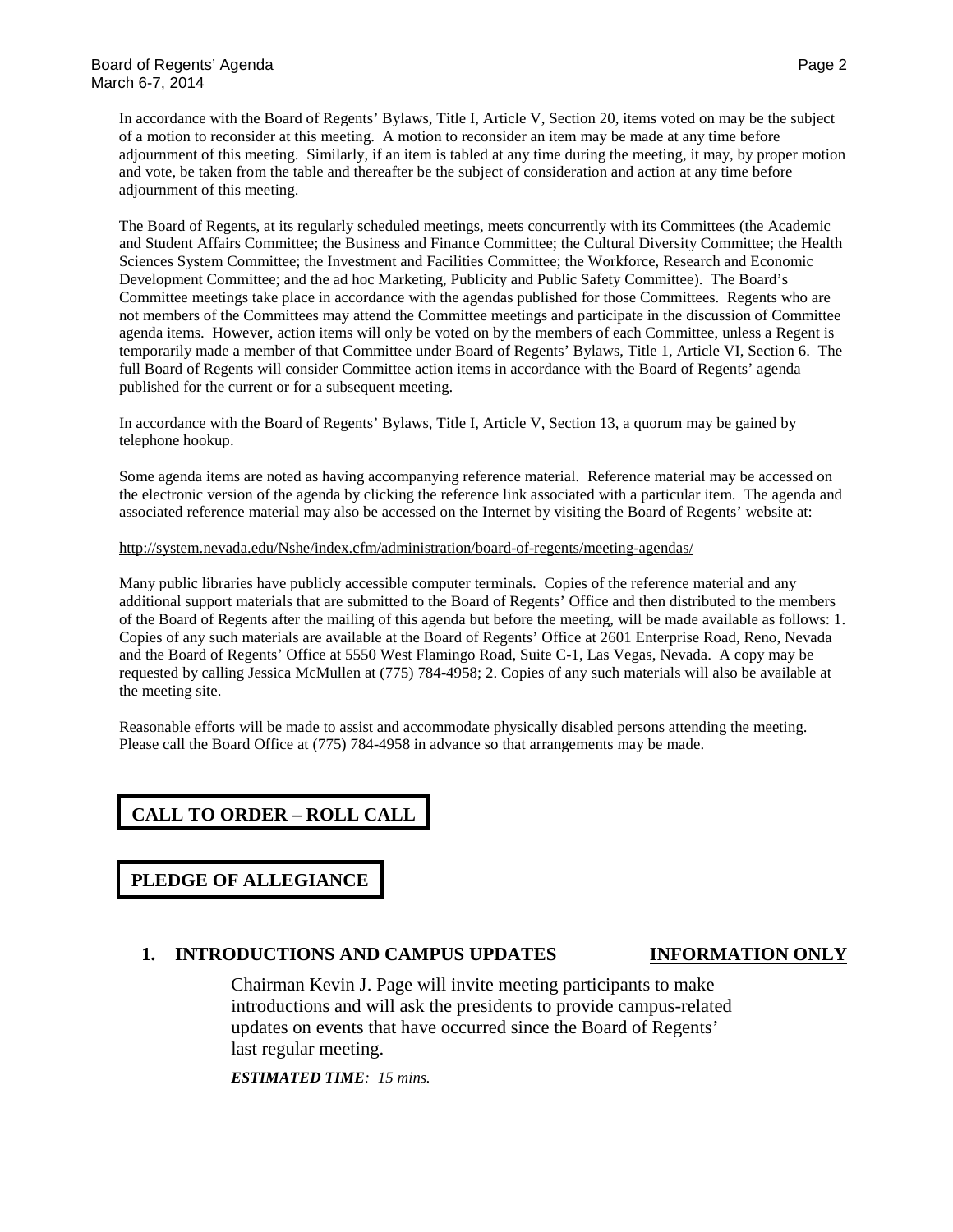### **2. INSTITUTIONAL STUDENTS AND FACULTY INFORMATION ONLY PRESENTATIONS**

Chairman Kevin J. Page requests that the President of the host institution introduce one student and one faculty member to discuss a topic of the host President's choosing to highlight current programs or activities of the institution.

*ESTIMATED TIME: 15 mins.*

# **COMMITTEE MEETINGS**

# **Thursday, March 6, 2014:**

Business and Finance, 8:30 a.m*. (Building D, Room 101)* ad hoc Marketing, Publicity and Public Safety, 8:30 a.m. *(Building B, Room 105)*

Investment and Facilities, 3:00 p.m. *(Building D, Room 101)* Workforce, Research and Economic Development, 3:00 p.m. *(Building B, Room 105)* Academic and Student Affairs, 3:30 p.m. *(Building B, Room 105)*

# **Friday, March 7, 2014:**

Cultural Diversity, 8:00 a.m. *(Building D, Room 101)* Health Sciences System, 8:00 a.m. *(Building B, Room 105)*

# **3. REGENTS' WELCOME AND INTRODUCTIONS INFORMATION ONLY**

Members of the Board will be provided an opportunity to make introductions, welcome guests and to offer acknowledgements. Each Regent's remarks should be limited to three minutes.

*ESTIMATED TIME: 15 mins.*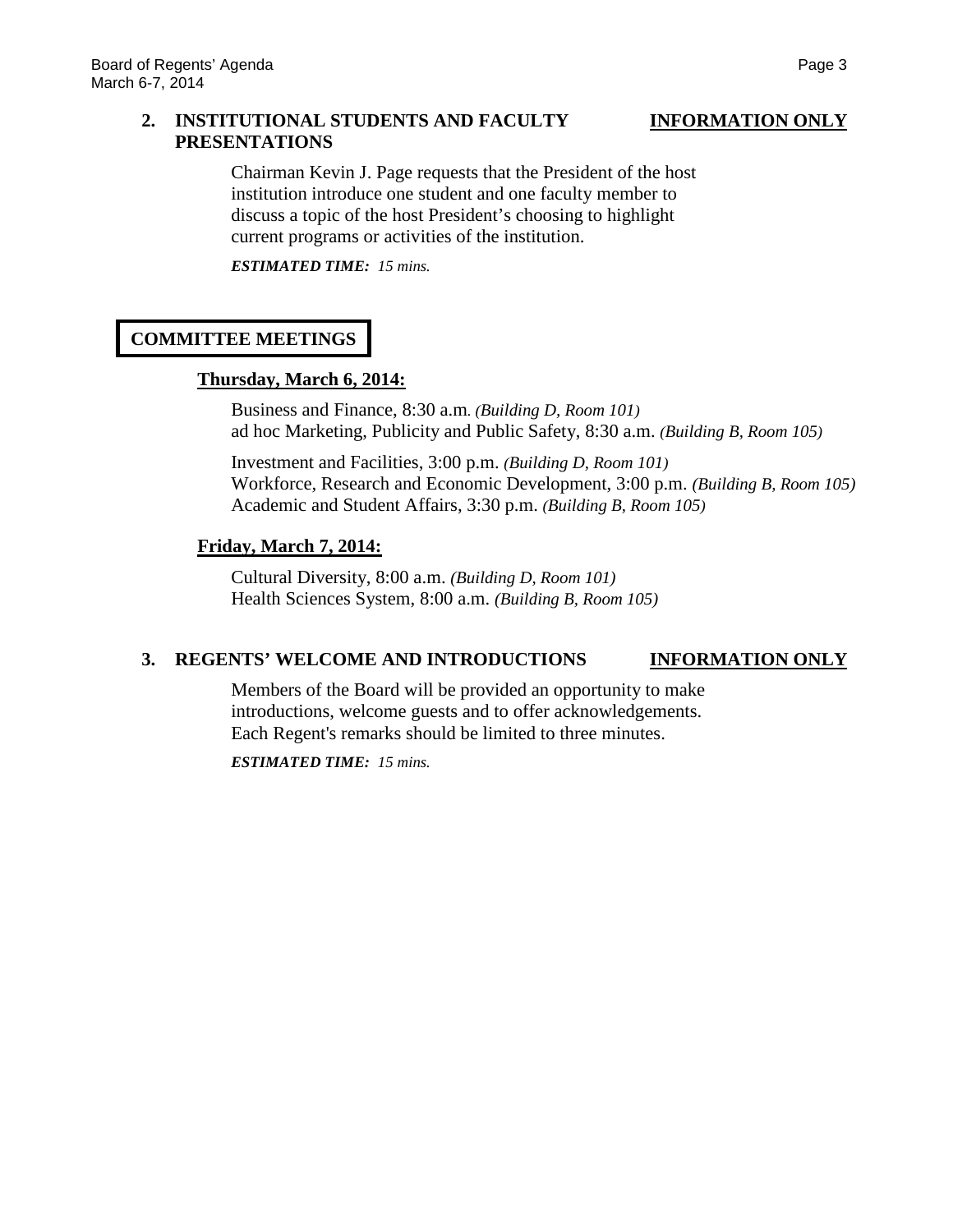### **4. PUBLIC COMMENT INFORMATION ONLY**

Public comment will be taken during this agenda item. No action may be taken on a matter raised under this item until the matter is included on an agenda as an item on which action may be taken. Comments will be limited to two minutes per person. Persons making comment will be asked to begin by stating their name for the record and to spell their last name. The Board Chair may elect to allow additional public comment on a specific agenda item when that agenda item is being considered.

In accordance with Attorney General Opinion No. 00-047, as restated in the Attorney General's Open Meeting Law Manual, the Board Chair may prohibit comment if the content of that comment is a topic that is not relevant to, or within the authority of, the Board of Regents, or if the content is willfully disruptive of the meeting by being irrelevant, repetitious, slanderous, offensive, inflammatory, irrational or amounting to personal attacks or interfering with the rights of other speakers.

*ESTIMATED TIME: 30 mins.*

# **5. CHAIR OF THE NEVADA STUDENT INFORMATION ONLY ALLIANCE REPORT**

The Chair of the Nevada Student Alliance will report to the Board concerning NSHE related issues or events of importance to the student body presidents.

*ESTIMATED TIME: 5 mins.*

### **6. CHAIR OF THE FACULTY SENATE INFORMATION ONLY CHAIR'S REPORT**

The Chair of the Faculty Senate Chairs will report to the Board concerning NSHE related issues or events of importance to the Faculty Senate.

*ESTIMATED TIME: 5 mins.*

# **7. CHANCELLOR'S REPORT INFORMATION ONLY**

Chancellor Daniel J. Klaich will report to the Board concerning ongoing planning activities and major projects within the NSHE, including a report on the initial meeting of the Senate Bill 391 (Chapter 494, *Statutes of Nevada 2013*) Interim Committee to Conduct a Study on Community Colleges.

*ESTIMATED TIME: 5 mins.*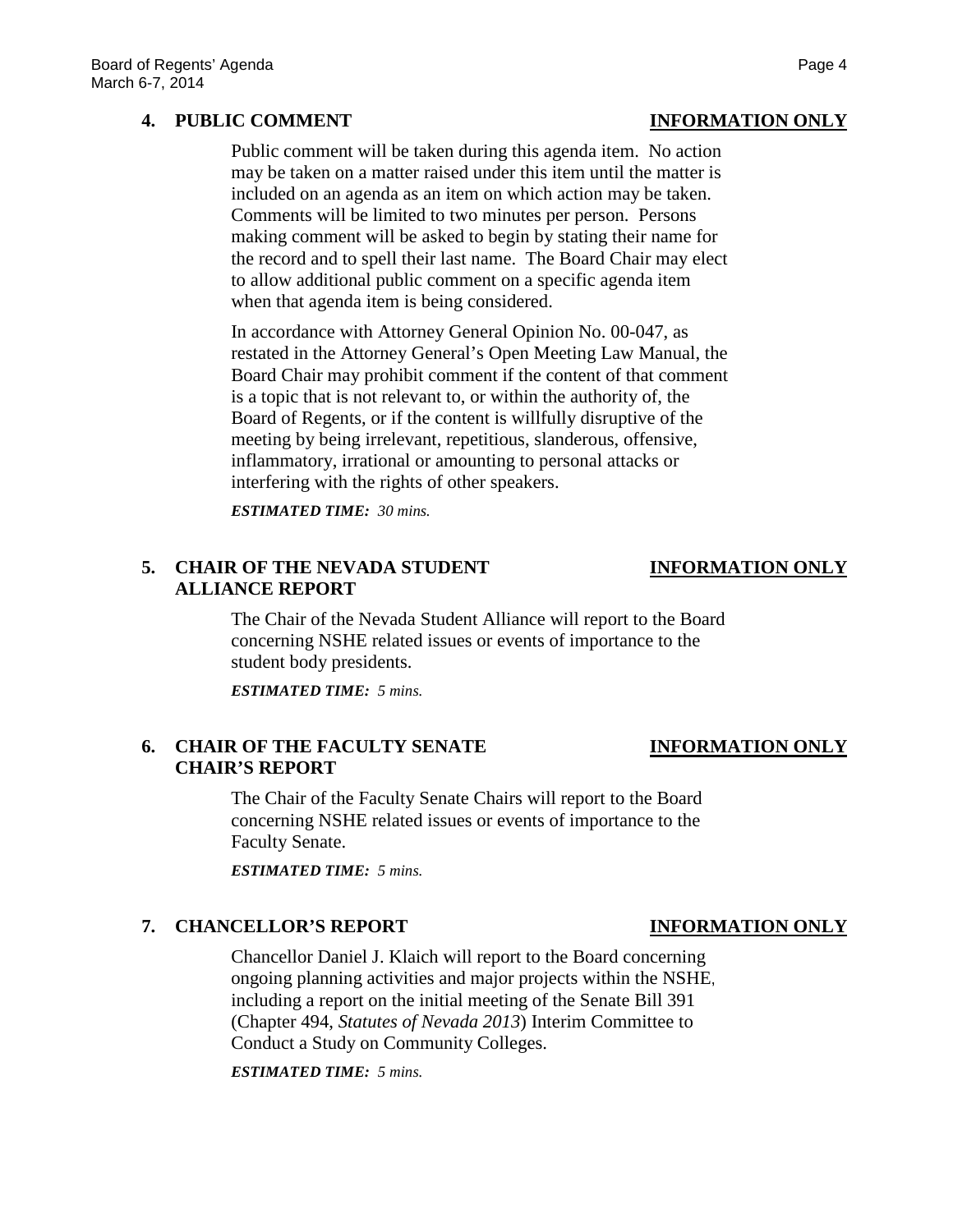### **8. BOARD CHAIRMAN'S REPORT INFORMATION ONLY**

Chairman Kevin J. Page will discuss current NSHE events and his current activities as Board Chairman.

*ESTIMATED TIME: 5 mins.*

### **9. CONSENT ITEMS FOR POSSIBLE ACTION**

### Consent items will be considered together and acted on in one motion unless an item is removed to be considered separately by the Board.

### **9a. MINUTES FOR POSSIBLE ACTION**

Request is made for approval of the following meeting minutes:

- December 5-6, 2013, Board of Regents' meeting. *[\(Ref. BOR-9a\(1\)\)](http://system.nevada.edu/tasks/sites/Nshe/assets/File/BoardOfRegents/Agendas/2014/mar-mtgs/bor-refs/BOR-9a1.pdf)*
- $\triangleright$  December 6, 2013, annual Foundation meetings:
	- $\blacksquare$  CSN *[\(Ref. BOR-9a\(2\)\)](http://system.nevada.edu/tasks/sites/Nshe/assets/File/BoardOfRegents/Agendas/2014/mar-mtgs/bor-refs/BOR-9a2.pdf)*
	- DRI Research *[\(Ref. BOR-9a\(3\)\)](http://system.nevada.edu/tasks/sites/Nshe/assets/File/BoardOfRegents/Agendas/2014/mar-mtgs/bor-refs/BOR-9a3.pdf)*
	- DRI Research Parks, LTD. *[\(Ref. BOR-9a\(4\)\)](http://system.nevada.edu/tasks/sites/Nshe/assets/File/BoardOfRegents/Agendas/2014/mar-mtgs/bor-refs/BOR-9a4.pdf)*
	- GBC  $(Ref. BOR-9a(5))$
	- $\blacksquare$  NSC  $(\text{Ref. BOR-9a(6)})$
	- $\blacksquare$  TMCC *[\(Ref. BOR-9a\(7\)\)](http://system.nevada.edu/tasks/sites/Nshe/assets/File/BoardOfRegents/Agendas/2014/mar-mtgs/bor-refs/BOR-9a7.pdf)*
	- UNLV *[\(Ref. BOR-9a\(8\)\)](http://system.nevada.edu/tasks/sites/Nshe/assets/File/BoardOfRegents/Agendas/2014/mar-mtgs/bor-refs/BOR-9a8.pdf)*
	- UNR *[\(Ref. BOR-9a\(9\)\)](http://system.nevada.edu/tasks/sites/Nshe/assets/File/BoardOfRegents/Agendas/2014/mar-mtgs/bor-refs/BOR-9a9.pdf)*
	- WNC *[\(Ref. BOR-9a\(10\)\)](http://system.nevada.edu/tasks/sites/Nshe/assets/File/BoardOfRegents/Agendas/2014/mar-mtgs/bor-refs/BOR-9a10.pdf)*

# **9b. GIFT FROM ROGERS FAMILY FOR POSSIBLE ACTION FOUNDATION, UNLV**

UNLV President Donald D. Snyder requests the Board of Regents' acceptance of a residential property gift from the Rogers Family Foundation for the benefit of the Black Mountain Institute (BMI). UNLV further requests the Chancellor be delegated the authority to finalize acceptance of the gift, subject to successful completion of all due diligence analysis currently in process. *[\(Ref. BOR-9b\)](http://system.nevada.edu/tasks/sites/Nshe/assets/File/BoardOfRegents/Agendas/2014/mar-mtgs/bor-refs/BOR-9b.pdf)*

*FISCAL IMPACT: While BMI will be responsible for maintenance, repair and utility payments associated with this property, these costs will be less than the current costs of leasing facilities.*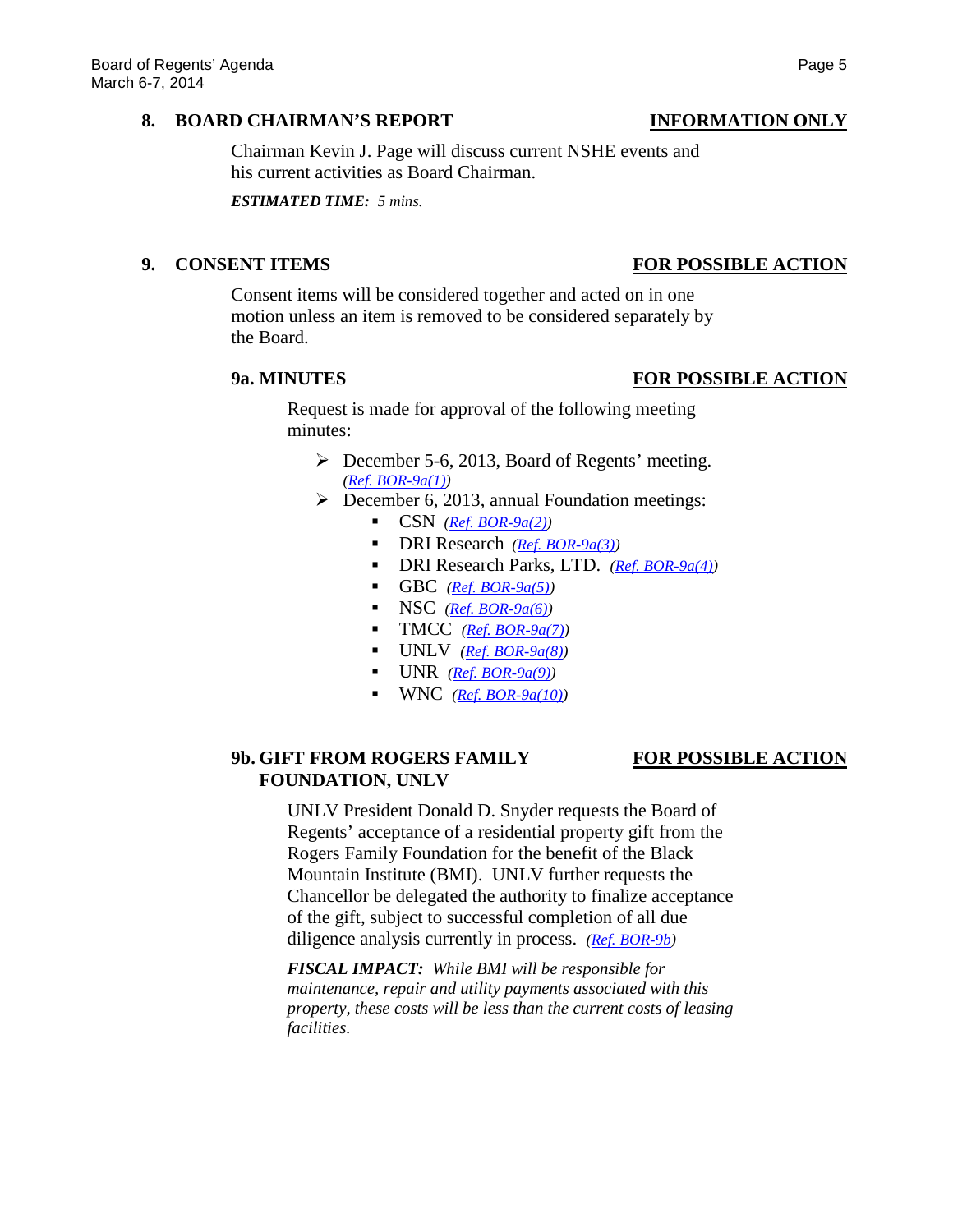### **9c. SLAVIN FAMILY SCHOLARSHIP FOR POSSIBLE ACTION ENDOWMENT, TMCC**

TMCC President Maria C. Sheehan requests Board approval, consistent with Board policy, Title 4, Chapter 10, Section 9, to accept a \$5,000 donation from various donors to establish a new Slavin Family Scholarship Endowment. The new Endowment will benefit students at Truckee Meadows Community College through scholarships. The donors have expressly requested this Endowment account be invested in, and managed by, the NSHE Endowment Pool. *[\(Ref. BOR-9c\)](http://system.nevada.edu/tasks/sites/Nshe/assets/File/BoardOfRegents/Agendas/2014/mar-mtgs/bor-refs/BOR-9c.pdf)*

### **9d. SERGEANT DAVID J. DRAKULICH FOR POSSIBLE ACTION MEMORIAL SCHOLARSHIP ENDOWMENT, TMCC**

TMCC President Maria C. Sheehan requests Board approval, consistent with Board policy, Title 4, Chapter 10, Section 9, to accept a \$5,000 donation from various donors to establish a new Sergeant David J. Drakulich Memorial Scholarship Endowment. The new Endowment will benefit students at Truckee Meadows Community College through scholarships. The donors have expressly requested this Endowment account be invested in, and managed by, the NSHE Endowment Pool. *[\(Ref. BOR-9d\)](http://system.nevada.edu/tasks/sites/Nshe/assets/File/BoardOfRegents/Agendas/2014/mar-mtgs/bor-refs/BOR-9d.pdf)*

# **9e. APPOINTMENT TO WESTED FOR POSSIBLE ACTION BOARD OF DIRECTORS**

Vice Chancellor of Academic and Student Affairs Crystal Abba requests approval of the following reappointments to the WestEd Board of Directors for additional three-year terms *(June 1, 2014, to May 31, 2017)*. *[\(Ref. BOR-9e\)](http://system.nevada.edu/tasks/sites/Nshe/assets/File/BoardOfRegents/Agendas/2014/mar-mtgs/bor-refs/BOR-9e.pdf)*

- $\triangleright$  Thomas Reagan, Chair of the Teacher Education Program, GBC.
- Dr. William Speer, Director, Mathematics Learning Center, UNLV.

WestEd is a nonprofit research, development and service agency that enhances and increases education and human development within schools, families and communities. The Board of Regents appoints three members of the Board to represent the Nevada System of Higher Education.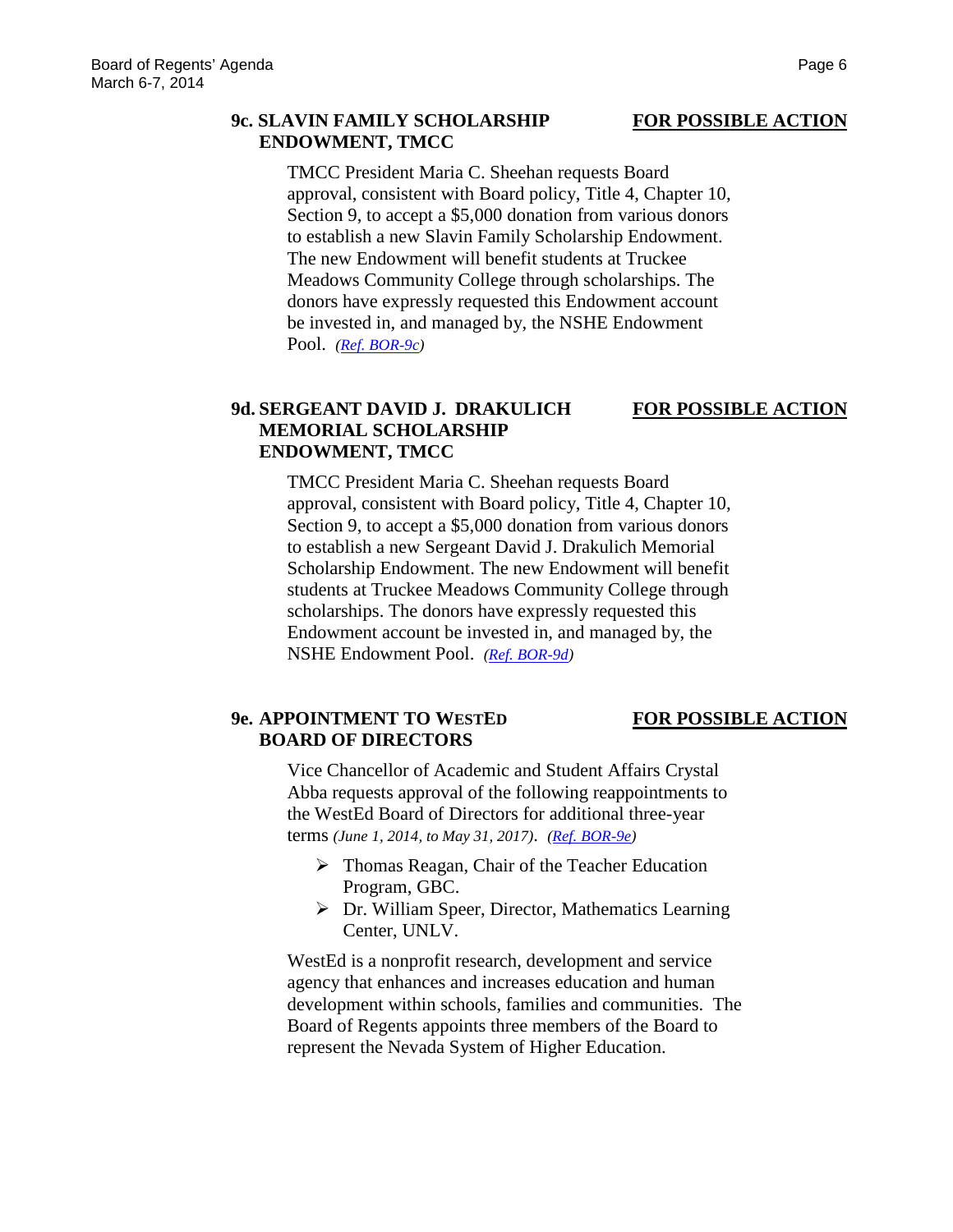# **9f. ALLOCATION OF FOR POSSIBLE ACTION GRANTS-IN-AID, 2014-2015**

*Nevada Revised Statutes* 396.540 provides for tuition waivers for students from other states and foreign countries based on three percent of each institution's fall headcount enrollment. Board policy provides an equal number of grants-in-aid for Nevada students and requires that the total number of grants-in-aid allocated to each NSHE institution be approved annually by the Board. Approval is recommended of the allocations for academic year 2014- 2015 and represent the total number each institution could award. In all cases, funding is not sufficient to support the maximum allowable number of grants-in-aid:

|             | <b>IN-STATE</b> | <b>OUT-OF-STATE</b> |
|-------------|-----------------|---------------------|
| <b>UNR</b>  | 398             | 398                 |
| <b>UNLV</b> | 520             | 520                 |
| <b>NSC</b>  | 62              | 62                  |
| <b>CSN</b>  | 565             | 565                 |
| <b>GBC</b>  | 54              | 54                  |
| <b>TMCC</b> | 187             | 187                 |
| <b>WNC</b>  | 67              | 67                  |
|             |                 |                     |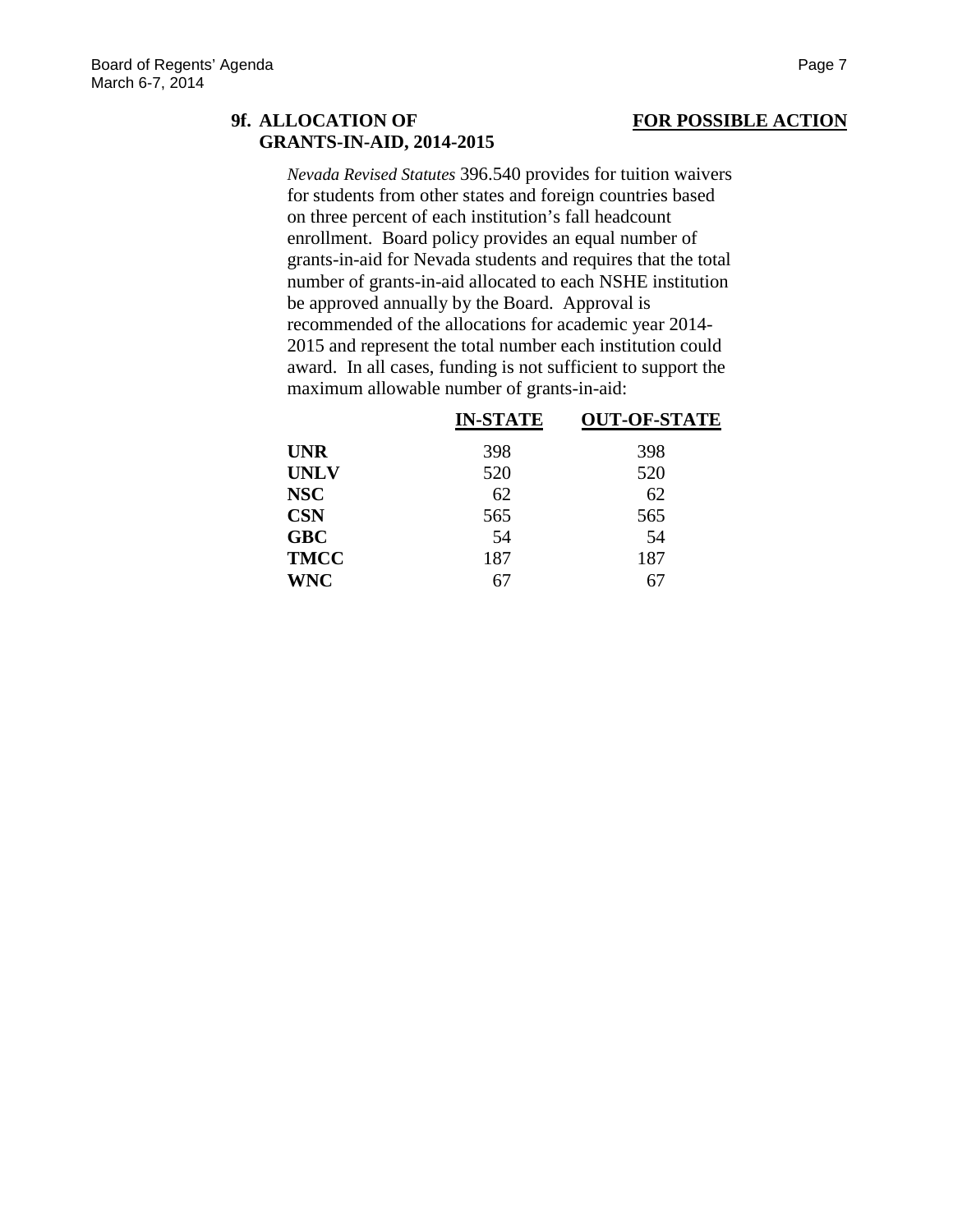### **9g. TENURE FOR POSSIBLE ACTION**

The presidents of the NSHE institutions request approval of tenure for the following faculty members. Each applicant meets the standards for tenure in the NSHE Code and has been positively recommended by his or her institution following a peer review process.

### **CSN** – *[\(Ref. BOR-9g\(1\)\)](http://system.nevada.edu/tasks/sites/Nshe/assets/File/BoardOfRegents/Agendas/2014/mar-mtgs/bor-refs/BOR-9g1.pdf)*

Dr. Jill Acree Dr. Troy McGinnis Ms. Yelena Bailey-Kirby Dr. Lois Merkler Dr. Edward Baldwin Dr. Jeanette Mitchell Ms. Diana Booth Mr. Kevin Mitchell Ms. Eun Cha Ms. Deborah Okey Dr. Christopher Collumb Dr. Robert O'Meara Ms. Courtney Danforth Ms. Sheri Perez Mr. Mark DiStefano Mr. Albert Puente Ms. Aubree Englert Mr. Kevin Raiford Ms. Michele Fogg Mr. Bruno Rhodes Mr. James Harvey Dr. Juliette Stevens Ms. Rita Hayes Ms. Lois Summers Mr. Steven Herro Dr. David Wangsgard Dr. John Keller Dr. Chad Waucaush Ms. Cara Lutes-Kirby Mr. Benjamin Wilreker

### **GBC** – *[\(Ref. BOR-9g\(2\)\)](http://system.nevada.edu/tasks/sites/Nshe/assets/File/BoardOfRegents/Agendas/2014/mar-mtgs/bor-refs/BOR-9g2.pdf)*

Ms. Laura B. Pike Mr. Stephen J. Theriault

 $NSC - (Ref. BOR-9g(3))$  $NSC - (Ref. BOR-9g(3))$ 

Dr. Robin Cresiski Dr. Joanna Shearer

**TMCC –** None submitted.

Mr. Joshua Martin Dr. Jung Sook Ky Wimpfheimer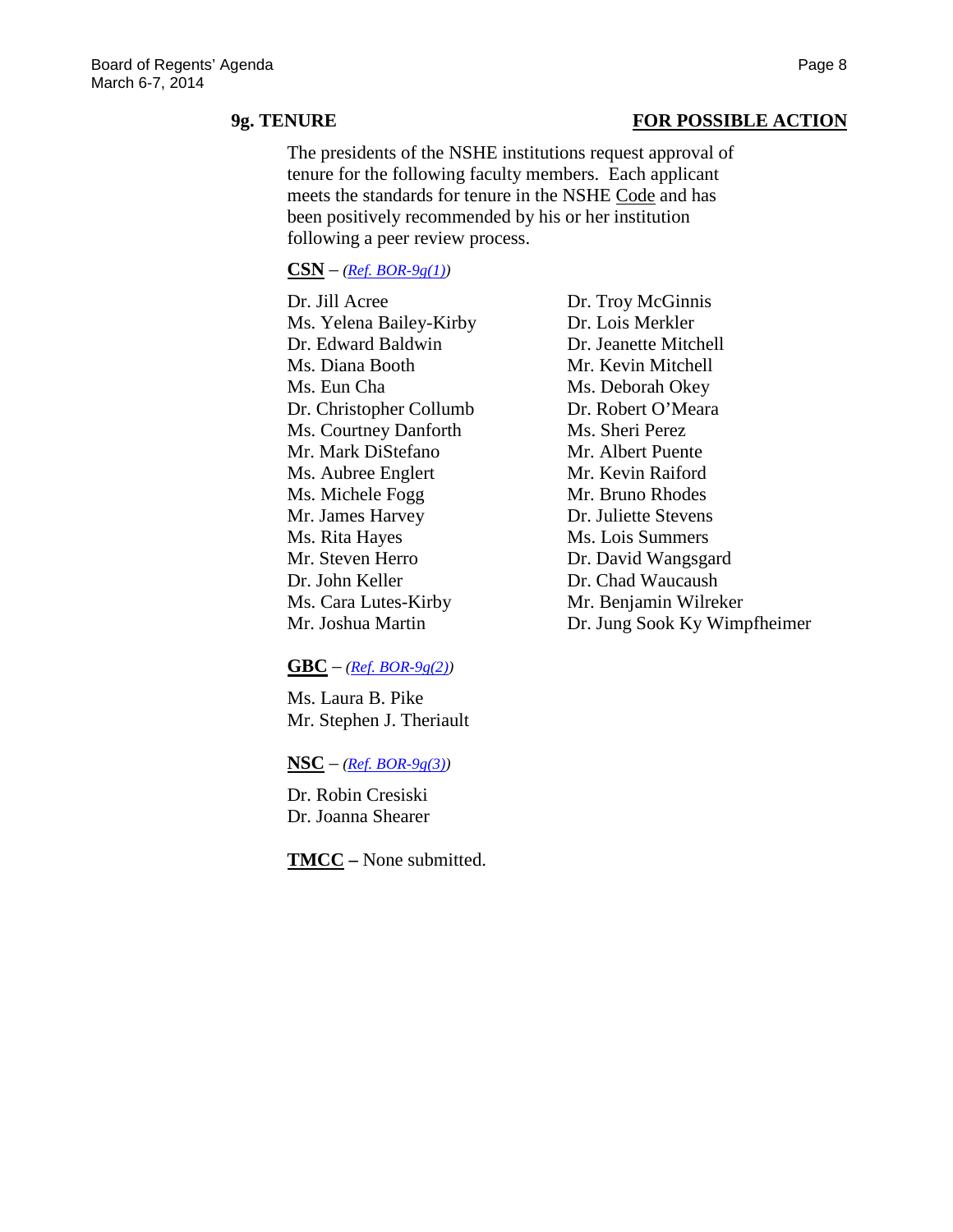### **9g. TENURE –** *(Cont'd.)*

### **UNLV** – *[\(Ref. BOR-9g\(4\)\)](http://system.nevada.edu/tasks/sites/Nshe/assets/File/BoardOfRegents/Agendas/2014/mar-mtgs/bor-refs/BOR-9g4.pdf)*

- Dr. Ying Bao Dr. Tara McManus Dr. Hyun (Grace) Chatfield Dr. Colleen Parks Dr. Lynn Comella Dr. Alexander Paz-Cruz Dr. Marcia Ditmyer Ms. Jeanne Price Dr. Carolee Dodge-Francis Dr. Jason Smith Dr. Georgia Dounis Mr. Thomas Sommer Dr. Janet Dufek Dr. Andrew Spivak Dr. Paul Forster Dr. Sarah Tanford Dr. Tiffiany Howard Ms. Anne Traum Dr. Jefferson Kinney Ms. Mary (Kate) Wintrol Dr. Pierre Lienard Dr. Hui Zhao
- Dr. David Lee Dr. Jianzhong (Andrew) Zhang

### $\mathbf{UNR}$  –  $(Ref. BOR-9g(5))$

Dr. Christine Aramburu Alegria Dr. Tsungju O-Lee Dr. Dmitri Atapine Dr. Anthony Papa Ms. Amalia Beisler Dr. Chanwoo Park Dr. Lisa Black Dr. Michele Pelter Dr. Steven Gehrke Dr. Yantao Shen Dr. Mehmet Hadi Gunes Dr. Arun Upadhyay Dr. John M. Ham Dr. Subhash Verma Dr. Igor Makienko Dr. Xiaoshan Zhu Ms. Ann Medaille

### $\textbf{WNC}$  – (*Ref. BOR-9g(6)*)

Dr. Thomas Herring Dr. Gary Schwartz

*ESTIMATED TIME: 5 mins.*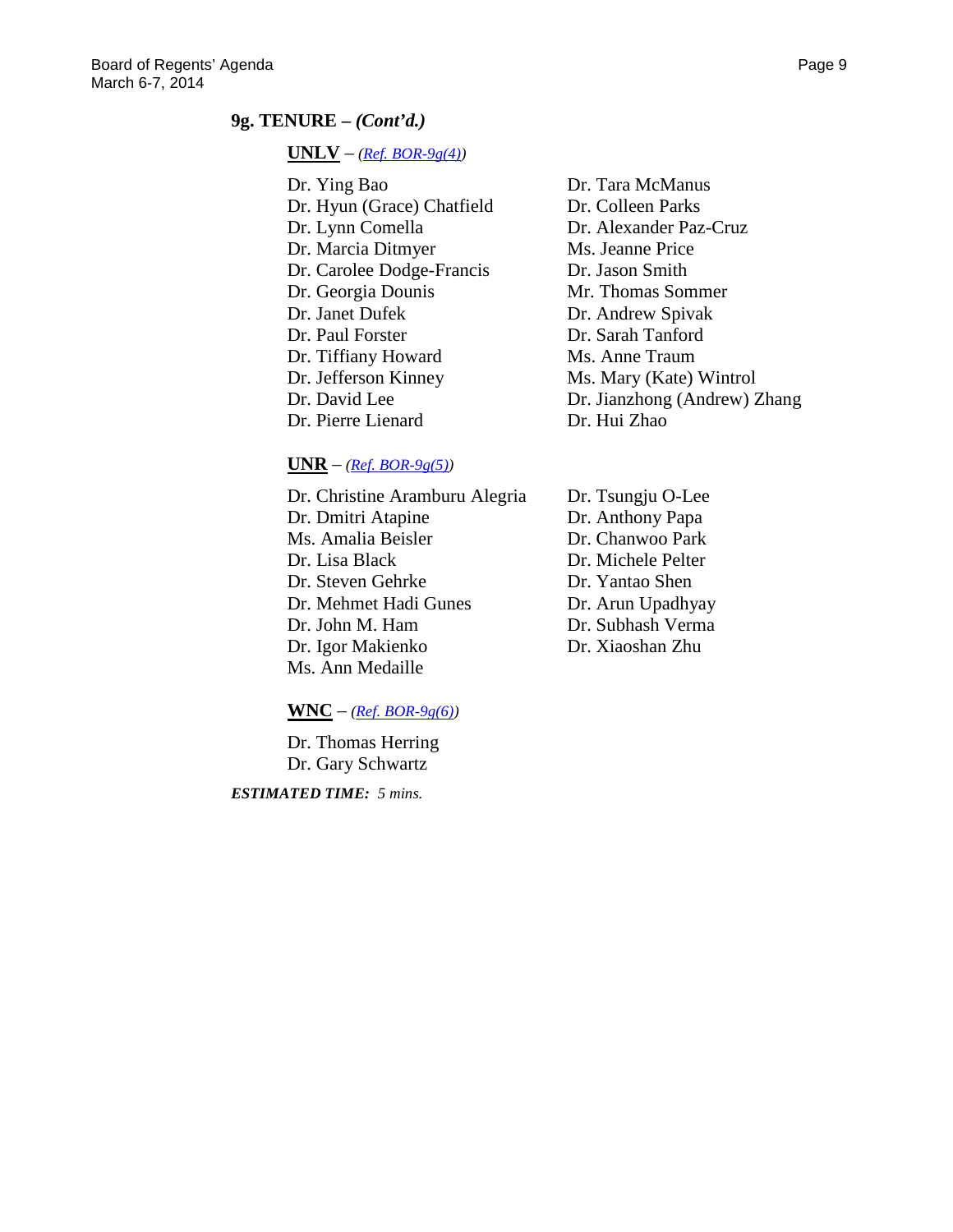### **10. REGENTS' AWARDS FOR POSSIBLE ACTION**

The Board will consider for approval the 2014 Distinguished Nevadan and Regents' Scholar recipients:

- A. Distinguished Nevadans *Policy: Handbook, Title 4, Chapter 1, Section 14: [\(Ref. BOR-10a\)](http://system.nevada.edu/tasks/sites/Nshe/assets/File/BoardOfRegents/Agendas/2014/mar-mtgs/bor-refs/BOR-10a.pdf)*
	- Chris Giunchigliani *[\(Ref. BOR-10b\)](http://system.nevada.edu/tasks/sites/Nshe/assets/File/BoardOfRegents/Agendas/2014/mar-mtgs/bor-refs/BOR-10b.pdf) Nominated by Regent Schofield*
	- $\triangleright$  Keith L. Lee *[\(Ref. BOR-10c\)](http://system.nevada.edu/tasks/sites/Nshe/assets/File/BoardOfRegents/Agendas/2014/mar-mtgs/bor-refs/BOR-10c.pdf) Nominated by Regent Geddes*
	- Monte L. and Susan J. Miller *[\(Ref. BOR-10d\)](http://system.nevada.edu/tasks/sites/Nshe/assets/File/BoardOfRegents/Agendas/2014/mar-mtgs/bor-refs/BOR-10d.pdf) Nominated by Regent Knecht*
	- Dr. Raymond D. Rawson *[\(Ref. BOR-10e\)](http://system.nevada.edu/tasks/sites/Nshe/assets/File/BoardOfRegents/Agendas/2014/mar-mtgs/bor-refs/BOR-10e.pdf) Nominated by Regent Stephens*
	- Michael and Sonja Saltman *[\(Ref. BOR-10f\)](http://system.nevada.edu/tasks/sites/Nshe/assets/File/BoardOfRegents/Agendas/2014/mar-mtgs/bor-refs/BOR-10f.pdf) Nominated by Regent Page*
	- James D. Santini *[\(Ref. BOR-10g\)](http://system.nevada.edu/tasks/sites/Nshe/assets/File/BoardOfRegents/Agendas/2014/mar-mtgs/bor-refs/BOR-10g.pdf) Nominated by the full Board*
	- Carolyn M. Sparks *[\(Ref. BOR-10h\)](http://system.nevada.edu/tasks/sites/Nshe/assets/File/BoardOfRegents/Agendas/2014/mar-mtgs/bor-refs/BOR-10h.pdf) Nominated by Regent Wixom*
	- Bret Whipple *[\(Ref. BOR-10i\)](http://system.nevada.edu/tasks/sites/Nshe/assets/File/BoardOfRegents/Agendas/2014/mar-mtgs/bor-refs/BOR-10i.pdf) Nominated by Regent Leavitt*
- B. Regents' Scholars *Policy: Handbook, Title 4, Chapter 1, Section 15 and Procedures and Guidelines Manual, Chapter 8, Section 2(5): [\(Ref. BOR-10j](http://system.nevada.edu/tasks/sites/Nshe/assets/File/BoardOfRegents/Agendas/2014/mar-mtgs/bor-refs/BOR-10j.pdf) an[d BOR-10k\)](http://system.nevada.edu/tasks/sites/Nshe/assets/File/BoardOfRegents/Agendas/2014/mar-mtgs/bor-refs/BOR-10k.pdf)*
	- $\triangleright$  Carlos Holguin, CSN
	- Jasmine Dulgar, GBC
	- Josh Ranck, NSC
	- $\triangleright$  Nichole Lee, TMCC
	- David Armstrong, UNLV *Graduate*
	- Brittany Radke, UNLV *Undergraduate*
	- Daniel Mayes, UNR *Graduate*
	- Steven DelaCruz*,* UNR *Undergraduate*
	- > Ian Greenlee, WNC

*FISCAL IMPACT: \$45,000.00. Each recipient of the Regents' Scholar Award receives \$5,000.00. The Scholar Award is funded 100 percent by System Administration. (Procedures and Guidelines Manual Chapter 8, Section 2(6)). [\(Ref. BOR-10l\)](http://system.nevada.edu/tasks/sites/Nshe/assets/File/BoardOfRegents/Agendas/2014/mar-mtgs/bor-refs/BOR-10l.pdf)*

*ESTIMATED TIME: 10 mins.*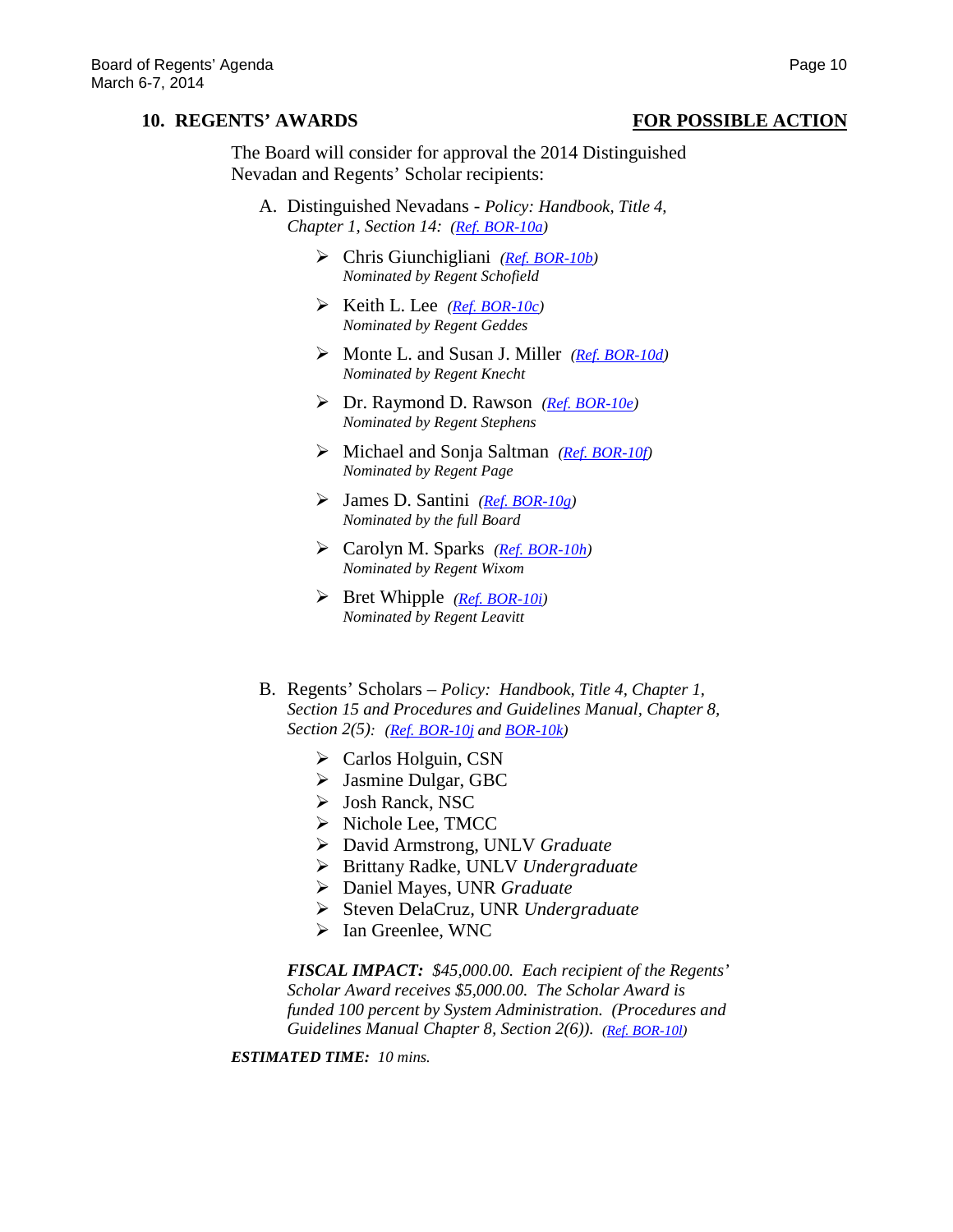### **11. HONORARY DEGREES FOR POSSIBLE ACTION**

### The Board will consider for approval the 2014 Honorary Degree recipients *(Board of Regents Handbook, Title 4, Chapter 1, Section 14, and Procedures and Guidelines Manual, Chapter 8, Section 1.2)*: *[\(Ref. BOR-11a\)](http://system.nevada.edu/tasks/sites/Nshe/assets/File/BoardOfRegents/Agendas/2014/mar-mtgs/bor-refs/BOR-11a.pdf)*

- A. Honorary Doctorate Degree: Fred B. Cox, UNLV *[\(Ref. BOR-11b\)](http://system.nevada.edu/tasks/sites/Nshe/assets/File/BoardOfRegents/Agendas/2014/mar-mtgs/bor-refs/BOR-11b.pdf)*
- B. Honorary Baccalaureate Degree: John R. Pryor, GBC *[\(Ref. BOR-11c\)](http://system.nevada.edu/tasks/sites/Nshe/assets/File/BoardOfRegents/Agendas/2014/mar-mtgs/bor-refs/BOR-11c.pdf)*
- C. Honorary Associate Degree: Edgar Patino, CSN *[\(Ref. BOR-11d\)](http://system.nevada.edu/tasks/sites/Nshe/assets/File/BoardOfRegents/Agendas/2014/mar-mtgs/bor-refs/BOR-11d.pdf)*

*ESTIMATED TIME: 5 mins.*

# **COMMUNITY COLLEGE ITEMS**

### **12. MISSION STATEMENT, CSN INFORMATION ONLY**

CSN President Michael D. Richards will review the college's mission statement and will update the Board on how the college intends to accomplish the goals listed in its mission statement, discuss how the Board can help the college achieve these goals, and will identify any potential impediments to achieving the stated goals, with particular focus on any Board or institutional policies that may impede the college's ability to achieve the goals outlined in its mission statement. *[\(Ref. BOR-12\)](http://system.nevada.edu/tasks/sites/Nshe/assets/File/BoardOfRegents/Agendas/2014/mar-mtgs/bor-refs/BOR-12.pdf)*

*ESTIMATED TIME: 45 mins.*

### **13. GBC CORE THEMES FOR POSSIBLE ACTION**

GBC President Mark A. Curtis requests approval of the three institutional core themes: 1) Provide Student Enrichment; 2) Build Bridges and Create Partnerships; and 3) Serve Rural Nevada. *[\(Ref. BOR-13\)](http://system.nevada.edu/tasks/sites/Nshe/assets/File/BoardOfRegents/Agendas/2014/mar-mtgs/bor-refs/BOR-13.pdf)*

*ESTIMATED TIME: 10 mins.*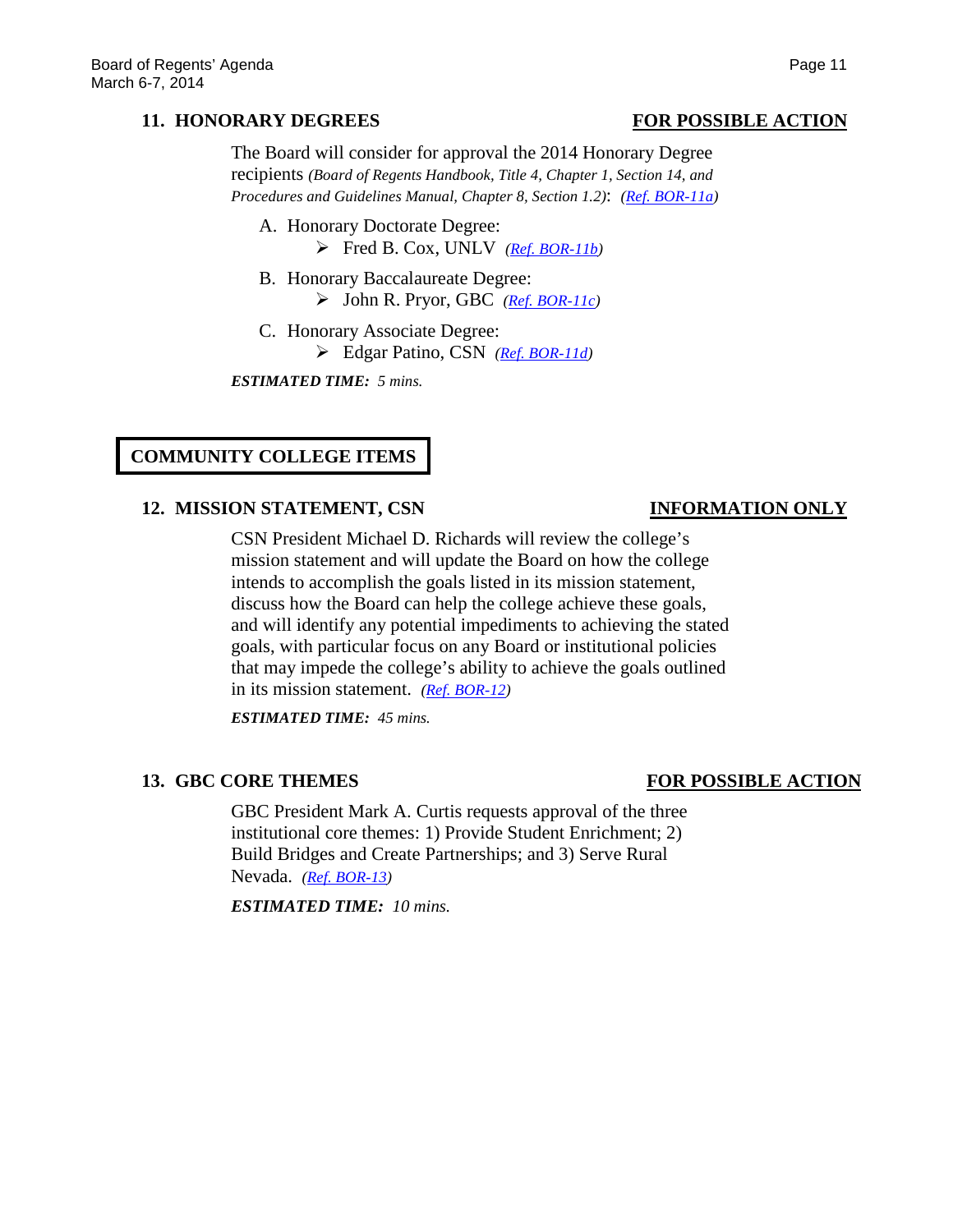### **14. MISSION STATEMENT, TMCC INFORMATION ONLY**

TMCC President Maria C. Sheehan will review the college's mission statement and will update the Board on how the college intends to accomplish the goals listed in its mission statement, discuss how the Board can help the college achieve these goals, and will identify any potential impediments to achieving the stated goals, with particular focus on any Board or institutional policies that may impede the college's ability to achieve the goals outlined in its mission statement. *[\(Ref. BOR-14\)](http://system.nevada.edu/tasks/sites/Nshe/assets/File/BoardOfRegents/Agendas/2014/mar-mtgs/bor-refs/BOR-14.pdf)*

*ESTIMATED TIME: 45 mins.*

### **15. INTEGRATE 2 FOR POSSIBLE ACTION**

Vice Chancellors Steve Zink and Vic Redding, along with consultant Phil Goldstein, will provide the Board with a status update on the iNtegrate 2 project. Vice Chancellors Zink and Redding will also discuss various funding scenarios including a one-time transfer from the Operating Pool Reserve to the iNtegrate Fund in an amount not to exceed \$20 million. Board approval is requested of a one-time transfer from the Operating Pool Reserve to the iNtegrate Fund in an amount not to exceed \$20 million for partial funding of the project, pending future Board action to expend the funds. *[\(Ref. BOR-15\)](http://system.nevada.edu/tasks/sites/Nshe/assets/File/BoardOfRegents/Agendas/2014/mar-mtgs/bor-refs/BOR-15.pdf)*

*FISCAL IMPACT: Recommendation is to approve an internal transfer from the Operating Pool Reserve to the iNtegrate Fund, earmarking the funds for expenditure subject to future Board approval.*

*ESTIMATED TIME: 30 mins.*

# **16. UNIVERSITY OF NEVADA SCHOOL OF INFORMATION ONLY MEDICINE OVERVIEW OF LIAISON COMMITTEE ON MEDICAL EDUCATION**

UNR President Marc A. Johnson presents for information an overview of the Liaison Committee on Medical Education (LCME) accreditation process and requirements for medical education. *[\(Ref. BOR-16\)](http://system.nevada.edu/tasks/sites/Nshe/assets/File/BoardOfRegents/Agendas/2014/mar-mtgs/bor-refs/BOR-16.pdf)*

*ESTIMATED TIME: 30 mins.*

**(LCME) ACCREDITATION**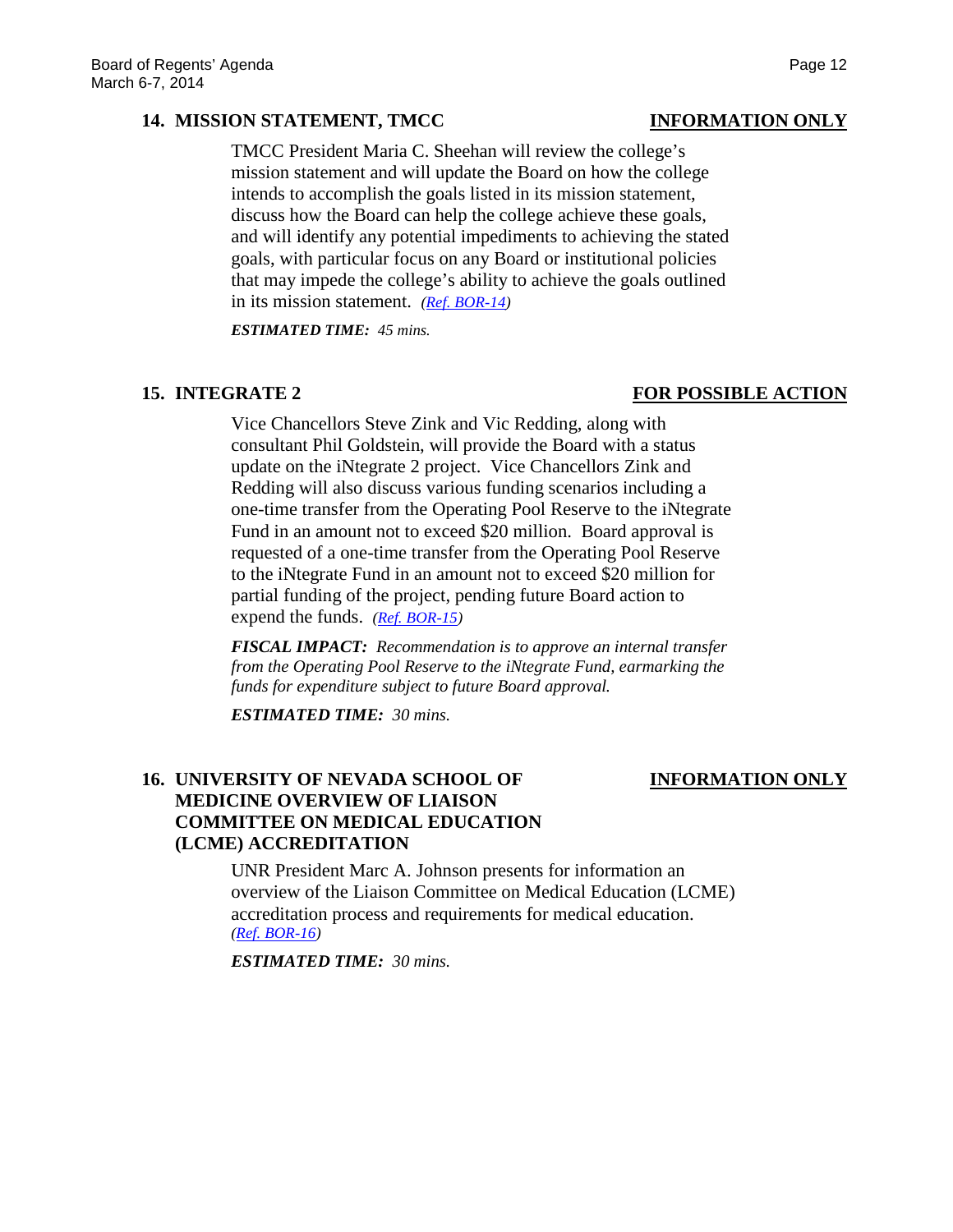### **17. PUBLIC COMMENT:** Friday, March 7, 2014 **INFORMATION ONLY**

# *(approximately 9:00 a.m.)*

Public comment will be taken during this agenda item. No action may be taken on a matter raised under this item until the matter is included on an agenda as an item on which action may be taken. Comments will be limited to two minutes per person. Persons making comment will be asked to begin by stating their name for the record and to spell their last name. The Board Chair may elect to allow additional public comment on a specific agenda item when that agenda item is being considered.

In accordance with Attorney General Opinion No. 00-047, as restated in the Attorney General's Open Meeting Law Manual, the Board Chair may prohibit comment if the content of that comment is a topic that is not relevant to, or within the authority of, the Board of Regents, or if the content is willfully disruptive of the meeting by being irrelevant, repetitious, slanderous, offensive, inflammatory, irrational or amounting to personal attacks or interfering with the rights of other speakers.

*ESTIMATED TIME: 30 mins.*

### **18. EXPANSION OF MEDICAL EDUCATION INFORMATION ONLY IN NEVADA**

Chancellor Daniel J. Klaich and representatives of Tripp Umbach will discuss progress on implementation of the November 6, 2013, Memorandum of Understanding (MOU) among the University of Nevada, Reno, University of Nevada, Las Vegas, University of Nevada School of Medicine and the Nevada System of Higher Education containing the vision statement for medical education in Nevada, which was approved by the Board at its December 5-6, 2013, meeting. The MOU provides for development of detailed plans for a full-scale four-year allopathic medical school campus in Las Vegas, accompanied by continued development of a comparable full-scale four-year campus in Reno, under the continued accreditation of UNSOM, ultimately leading to two independent, separately-accredited, financially sustainable medical schools affiliated with UNLV and UNR, respectively. The discussion will include a review of the project from the time the MOU was approved, tasks completed to date and next steps. Topics will include discussion of a state-wide steering committee, community advisory committee, state-wide inventory process and the budget process.

*ESTIMATED TIME: 30 mins.*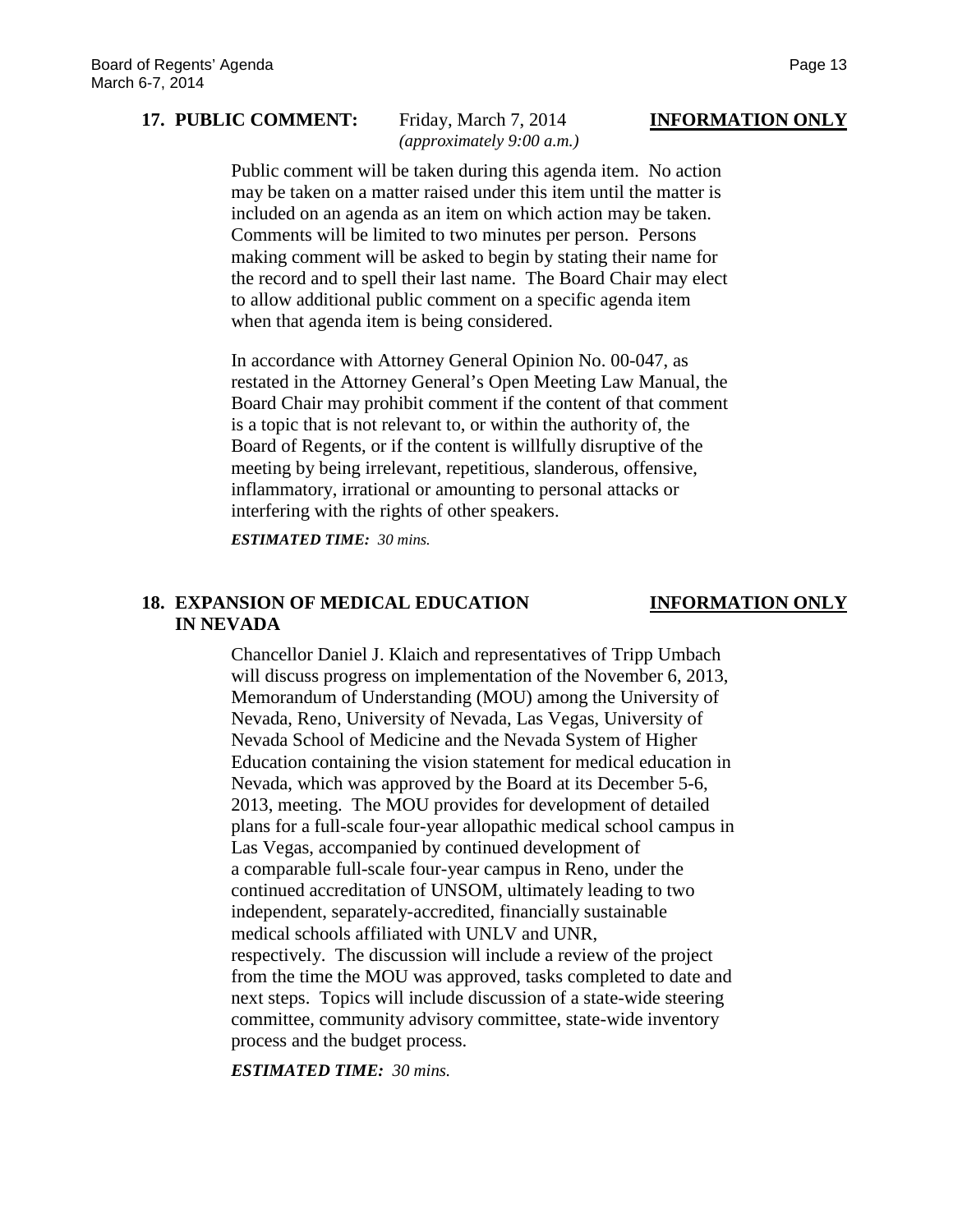### **19.** *PROCEDURES and GUIDELINES MANUAL* **REVISION, INFORMATION ONLY TUITION AND FEES COMMITTEE: RECOMMENDED TUITION AND FEES, ACADEMIC YEARS 2015-16 THROUGH 2018-19**

Chancellor Daniel J. Klaich will present for information only the recommendations of the Tuition and Fees Committee for tuition and fees adjustments for academic years 2015-16, 2016-17, 2017- 18, and 2018-19. Final action on the proposed tuition and fee recommendations is scheduled to occur at the June 2014, meeting of the Board *(Procedures and Guidelines Manual Chapter 7, Section 1)*. *[\(Refs. BOR-19a;](http://system.nevada.edu/tasks/sites/Nshe/assets/File/BoardOfRegents/Agendas/2014/mar-mtgs/bor-refs/BOR-19a.pdf) [BOR-19b](http://system.nevada.edu/tasks/sites/Nshe/assets/File/BoardOfRegents/Agendas/2014/mar-mtgs/bor-refs/BOR-19b.pdf) and [BOR-19c\)](http://system.nevada.edu/tasks/sites/Nshe/assets/File/BoardOfRegents/Agendas/2014/mar-mtgs/bor-refs/BOR-19c.pdf)*

*FISCAL IMPACT: The proposed tuition and fee increases will generate revenues to be considered in the biennial budget process.*

*ESTIMATED TIME: 35 mins.*

### **20.** *HANDBOOK* **REVISIONS, TUITION AND FEES FOR POSSIBLE ACTION COMMITTEE: RECOMMENDED TUITION AND FEES POLICY REVISIONS**

Chancellor Daniel J. Klaich will present for the Board approval the following *Handbook* revisions recommended by the Tuition and Fees Committee *(Title 4, Chapter 17, Section 1 and new Section 13)*. *[\(Ref. BOR-20\)](http://system.nevada.edu/tasks/sites/Nshe/assets/File/BoardOfRegents/Agendas/2014/mar-mtgs/bor-refs/BOR-20.pdf)*

### **A.** *HANDBOOK* **REVISION, PREDICTABLE PRICING**

Under existing Board policy, predictable pricing is one of the guiding principles for establishing tuition and fee rates across the system. The Tuition and Fees Committee recommends specifying that once approved by the Board for specific years, the registration fees and non-resident tuition rates shall not be changed except in emergency situations or extreme economic circumstances.

# **B***. HANDBOOK* **REVISION, CALCULATION OF UNDERGRADUATE REGISTRATION FEE FOR STATE COLLEGE**

Under existing Board policy, registration fees for Nevada State College (NSC) are calculated at the midpoint between specified university and community college fees. The Tuition and Fees Committee recommends removing that requirement to allow registration fees for NSC to be set independently from the universities and community colleges.

*#20(C) and #20(D) continued on next page*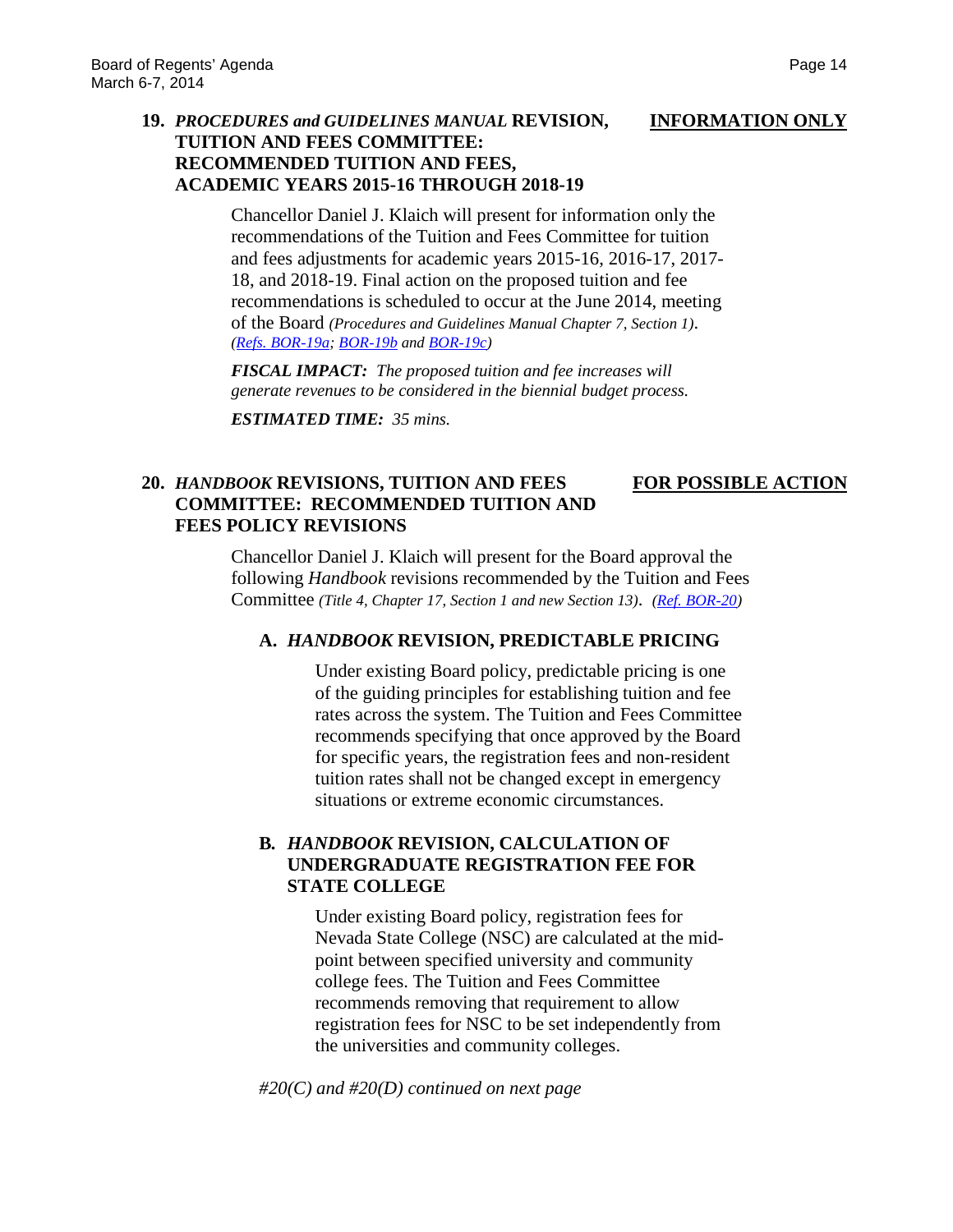### **20.** *HANDBOOK* **REVISIONS, TUITION AND FEES COMMITTEE:** *(Cont'd.)*

### **C.** *HANDBOOK* **REVISION, REGISTRATION FEE INCENTIVE PROGRAMS**

Under existing Board policy, institutions have the authority to bring forward tuition incentives for Board approval in order to further the goals of the NSHE Master Plan and institutional strategic plans. The Tuition and Fees Committee recommends adding language to allow the same authorization for registration fee incentives and to provide the specific example of a graduation incentive/fee guarantee program.

# **D.** *HANDBOOK* **REVISION, REGISTRATION FEE OR TUITION DISCOUNTS**

The Tuition and Fees Committee recommends authorizing institutions to bring forward for Board approval tuition or registration fee discounts under certain conditions.

*ESTIMATED TIME: 20 mins.*

# **21.** *PROCEDURES and GUIDELINES MANUAL* **REVISION, INFORMATION ONLY 2015-17 TUITION & FEES, WILLIAM S. BOYD SCHOOL OF LAW, UNLV**

UNLV President Donald D. Snyder and Dean Daniel W. Hamilton, UNLV William S. Boyd School of Law, present for information the proposed tuition and fee structure for the 2015-17 biennium. Final action on the proposed tuition and fees is scheduled to occur at the June 2014 meeting of the Board. *[\(Ref. BOR-21\)](http://system.nevada.edu/tasks/sites/Nshe/assets/File/BoardOfRegents/Agendas/2014/mar-mtgs/bor-refs/BOR-21.pdf)*

*FISCAL IMPACT: Proposed increase would generate additional revenues of \$301,000 for Fiscal Year 2016 and \$599,000 for Fiscal Year 2017.*

*ESTIMATED TIME: 15 mins.*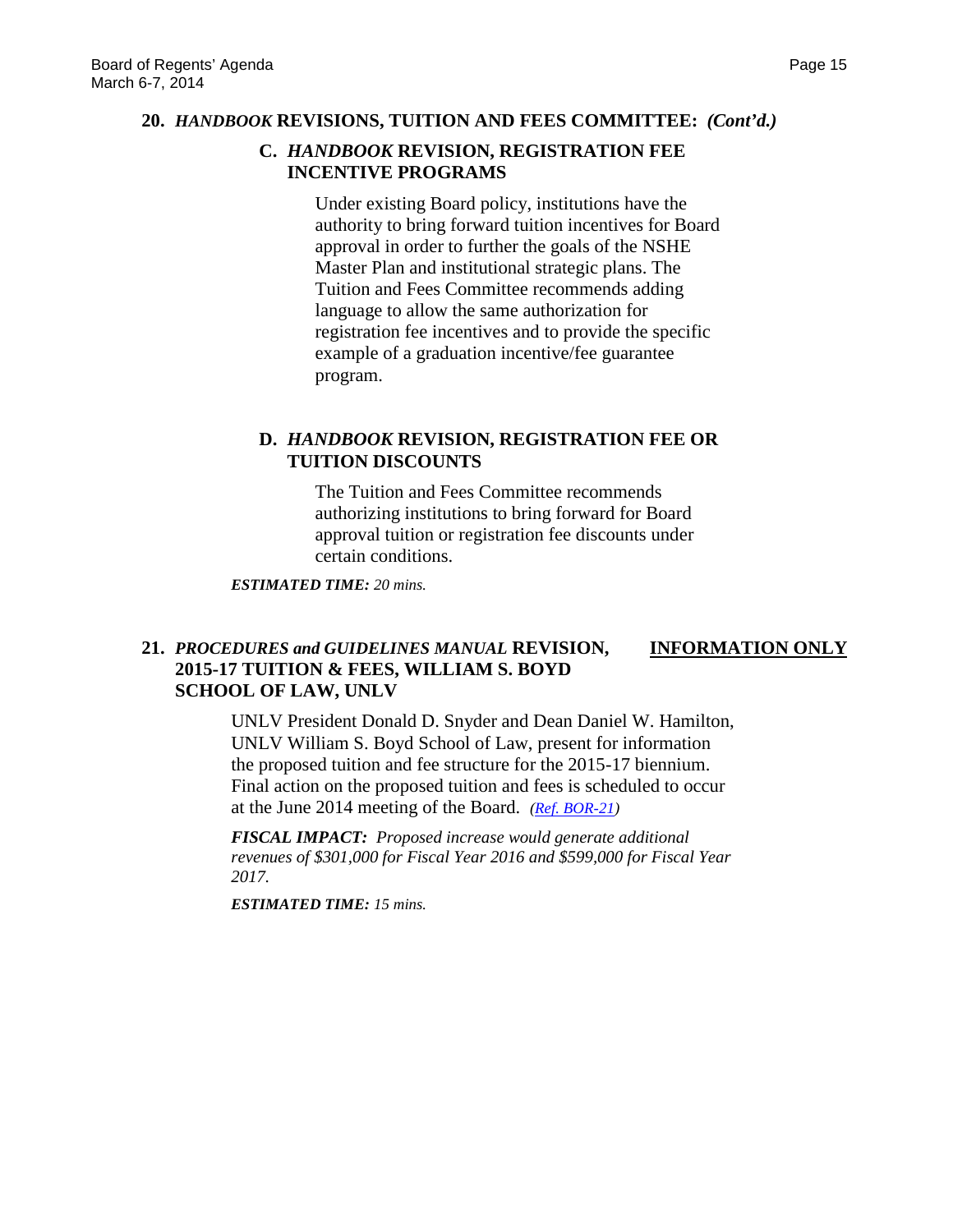# **22.** *PROCEDURES and GUIDELINES MANUAL* **REVISION, INFORMATION ONLY 2015-17 TUITION & FEES, SCHOOL OF DENTAL MEDICINE, UNLV**

UNLV President Donald D. Snyder and Dean Karen P. West, UNLV School of Dental Medicine, present for information the proposed 2015-17 biennium tuition and fees for the School of Dental Medicine Pre-Doctoral Program. Summer term tuition and fees are being requested in addition to regular tuition and fees. Final action on the proposed tuition and fees is scheduled to occur at the June 2014 meeting of the Board. *[\(Ref. BOR-22\)](http://system.nevada.edu/tasks/sites/Nshe/assets/File/BoardOfRegents/Agendas/2014/mar-mtgs/bor-refs/BOR-22.pdf)*

*FISCAL IMPACT: Proposed increase would generate additional revenues of \$348,000 for Fiscal Year 2016 and \$709,000 for Fiscal Year 2017.*

*ESTIMATED TIME: 15 mins.*

# **23.** *PROCEDURES and GUIDELINES MANUAL* **REVISION, INFORMATION ONLY 2015-17, TUITION & FEES, UNIVERSITY OF NEVADA SCHOOL OF MEDICINE**

UNR President Marc A. Johnson presents for information the proposed tuition and fee structure for the 2015-17 biennium for the University of Nevada School of Medicine *(UNSOM)*. This request reflects an increase in resident tuition and fees of four percent per year for each year of the 2015-17 biennium. *[\(Ref. BOR-23\)](http://system.nevada.edu/tasks/sites/Nshe/assets/File/BoardOfRegents/Agendas/2014/mar-mtgs/bor-refs/BOR-23.pdf)*

At the June meeting, President Johnson will seek approval of the full amount of the proposed increase being allocated to the State Supported Operating Budget of the Medical School, net of any increases in the UNR General Improvement, Capital Improvement, Activities and Programs and Technology fees and the Student Access Fee. The Student Access Fee is calculated as a percentage of Tuition and Fees and therefore results in an automatic increase in the fee.

Final action on the proposed tuition and fees is scheduled to occur at the June 2014 meeting of the Board.

*FISCAL IMPACT: Proposed increase would generate additional revenues of \$252,000 for Fiscal Year 2016 and \$282,000 for Fiscal Year 2017.*

*ESTIMATED TIME: 15 mins.*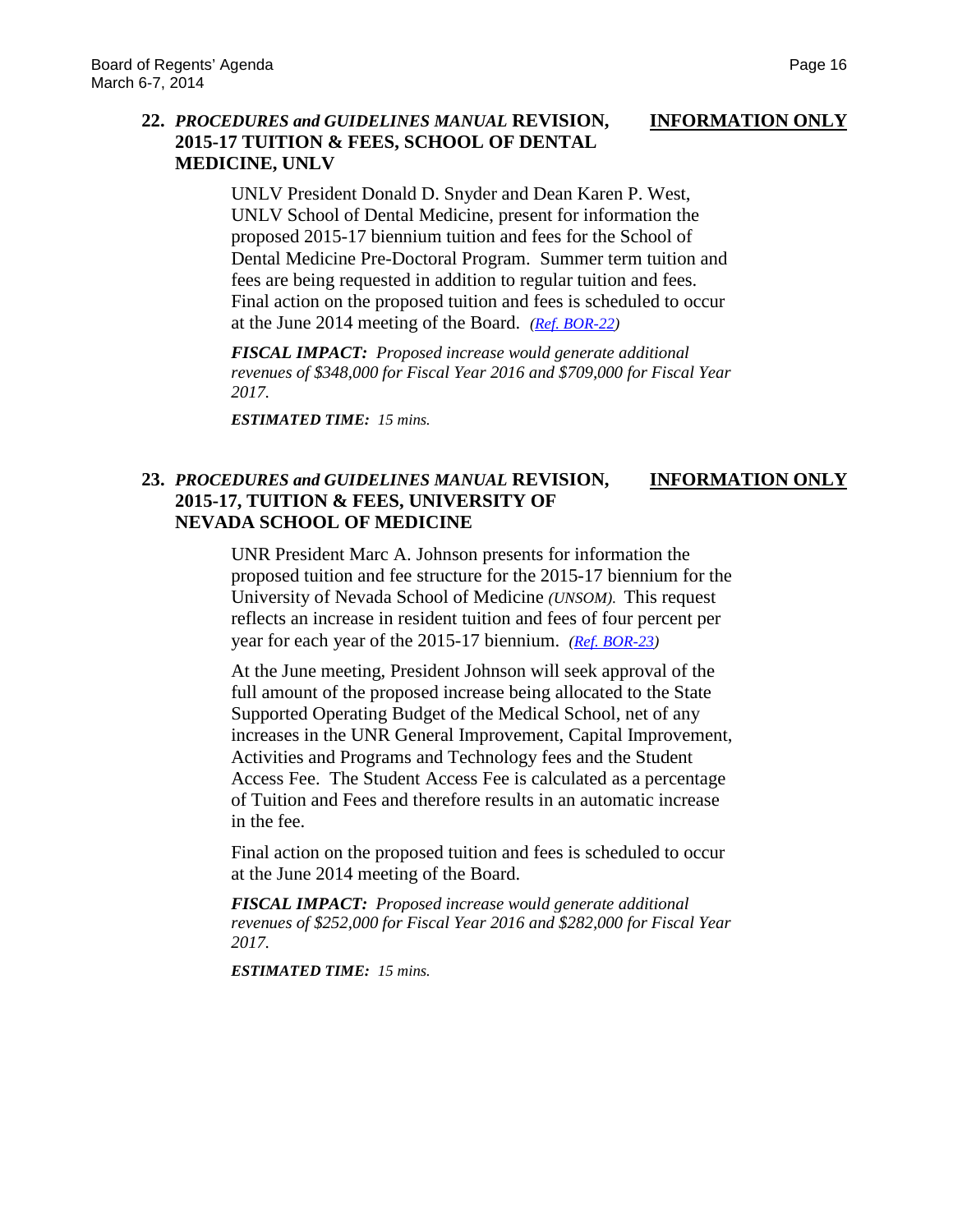### **24.** *PROCEDURES AND GUIDELINES MANUAL* **FOR POSSIBLE ACTION REVISION, DIFFERENTIAL PROGRAM FEES, UNLV**

Request is made for Board approval of the following differential program fees. In accordance with *Handbook*, Title 4, Chapter 10, Section 18 and *Procedures and Guidelines Manual*, Chapter 7, Section 7, differential program fees may be established for high cost and/or high demand programs pending review and approval of the Board of Regents.

# **A. EXECUTIVE MBA, UNLV**

UNLV President Donald D. Snyder requests approval of differential and special program fees for UNLV's Executive MBA program effective Fall 2015. *[\(Ref. BOR-24a\)](http://system.nevada.edu/tasks/sites/Nshe/assets/File/BoardOfRegents/Agendas/2014/mar-mtgs/bor-refs/BOR-24a.pdf)*

*FISCAL IMPACT: The proposed fees do not represent any change to the current total fees paid by the students for the program. This is a proposed change to the current fee structure that would make this program a state-supported program.* 

# **B. MARRIAGE AND FAMILY THERAPY, UNLV**

UNLV President Donald D. Snyder requests approval of differential program fees for UNLV's Marriage and Family Therapy (MFT) graduate program effective Fall 2015. *[\(Ref. BOR-24b\)](http://system.nevada.edu/tasks/sites/Nshe/assets/File/BoardOfRegents/Agendas/2014/mar-mtgs/bor-refs/BOR-24b.pdf)*

*FISCAL IMPACT: The proposed fees do not represent any change to the current total fees paid by the students for the program. This is a proposed change to the current fee structure that would make this program a state-supported program.* 

*ESTIMATED TIME: 10 mins.*

# **25. UNLV CAMPUS IMPROVEMENT INFORMATION ONLY AUTHORITY BOARD**

UNLV President Donald D. Snyder will provide a status update of the work done by the Campus Improvement Authority Board, including an introduction to Bill Rhoda with CSL, International who has been hired as the project manager. The Board will also be provided with an overview of the process and timeline for the work. *[\(Ref. BOR-25a](http://system.nevada.edu/tasks/sites/Nshe/assets/File/BoardOfRegents/Agendas/2014/mar-mtgs/bor-refs/BOR-25a.pdf) an[d BOR-25b\)](http://system.nevada.edu/tasks/sites/Nshe/assets/File/BoardOfRegents/Agendas/2014/mar-mtgs/bor-refs/BOR-25b.pdf)*

*ESTIMATED TIME: 45 mins.*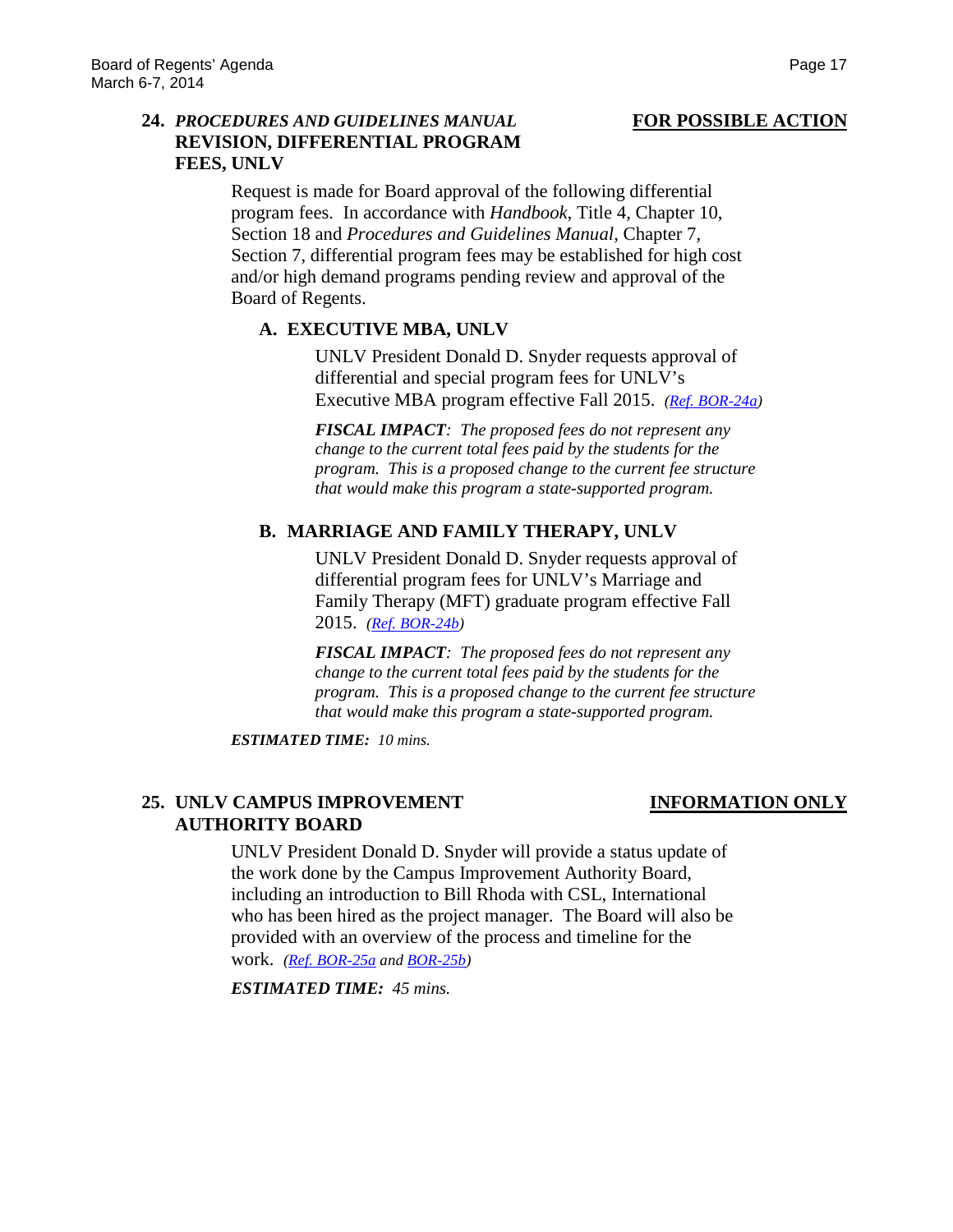### **COMMITTEE REPORTS**

### *ESTIMATED TIME: 30 mins.*

*NOTE: Please refer to the specific committee agenda for complete reference materials and/or reports.*

### **26. Ad hoc COMMITTEE ON INSTITUTIONAL FOR POSSIBLE ACTION SERVICE AREAS**

Chair Jason Geddes will present for Board approval a report on the ad hoc Institutional Service Areas Committee meetings held on December 20, 2013, and February 27, 2014, and Board action may be requested on the following:

- $\triangleright$  Minutes The Committee considered for approval the minutes from the December 20, 2013, meeting. *[\(Ref. ISA-2\)](http://system.nevada.edu/tasks/sites/Nshe/assets/File/BoardOfRegents/Agendas/2014/feb-mtgs/isa-refs/ISA-2.pdf)*
- $\triangleright$  Business Centers Operation –The Committee heard a presentation on the structure and operation of the Business Centers and may direct the Chancellor and presidents to evaluate the potential impact of alternative structures and operations and to report their findings and recommendations to the Committee at a future meeting. *[\(Ref. ISA-3\)](http://system.nevada.edu/tasks/sites/Nshe/assets/File/BoardOfRegents/Agendas/2014/feb-mtgs/isa-refs/ISA-3.pdf)*
- $\triangleright$  Status of E-Learning The Committee heard a report on the progress of the e-learning initiative and Nevada Online. The Committee may recommend specific action to the Board of Regents, the Chancellor and/or the presidents to address any findings and recommendations with regard to the e-learning initiative. The Committee may direct the Chancellor and presidents to study the potential impact of such recommendations and to report their findings and recommendations to the Committee at its next meeting. *[\(Ref. ISA-4\)](http://system.nevada.edu/tasks/sites/Nshe/assets/File/BoardOfRegents/Agendas/2014/feb-mtgs/isa-refs/ISA-4.pdf)*
- **Presidents' Workshop on Institutional Service Areas and** Shared Services – The Committee heard a report on the February 24, 2014, workshop held to consider key issues, goals and objectives surrounding institutional service areas and a shared services model. The Committee may direct the Chancellor and the presidents to study the impact and costs of recommendations from the workshop discussions and to report their findings and recommendations to the Committee at its next meeting.
- *Handbook* Revision, Institutional Service Areas Potential Realignments – The Committee considered approval of a policy revision regarding geographic campus service areas *(Title 4, Chapter 14, Section 13)*. *[\(Refs. ISA-6a](http://system.nevada.edu/tasks/sites/Nshe/assets/File/BoardOfRegents/Agendas/2014/feb-mtgs/isa-refs/ISA-6a.pdf) and [ISA-6b\)](http://system.nevada.edu/tasks/sites/Nshe/assets/File/BoardOfRegents/Agendas/2014/feb-mtgs/isa-refs/ISA-6b.pdf)*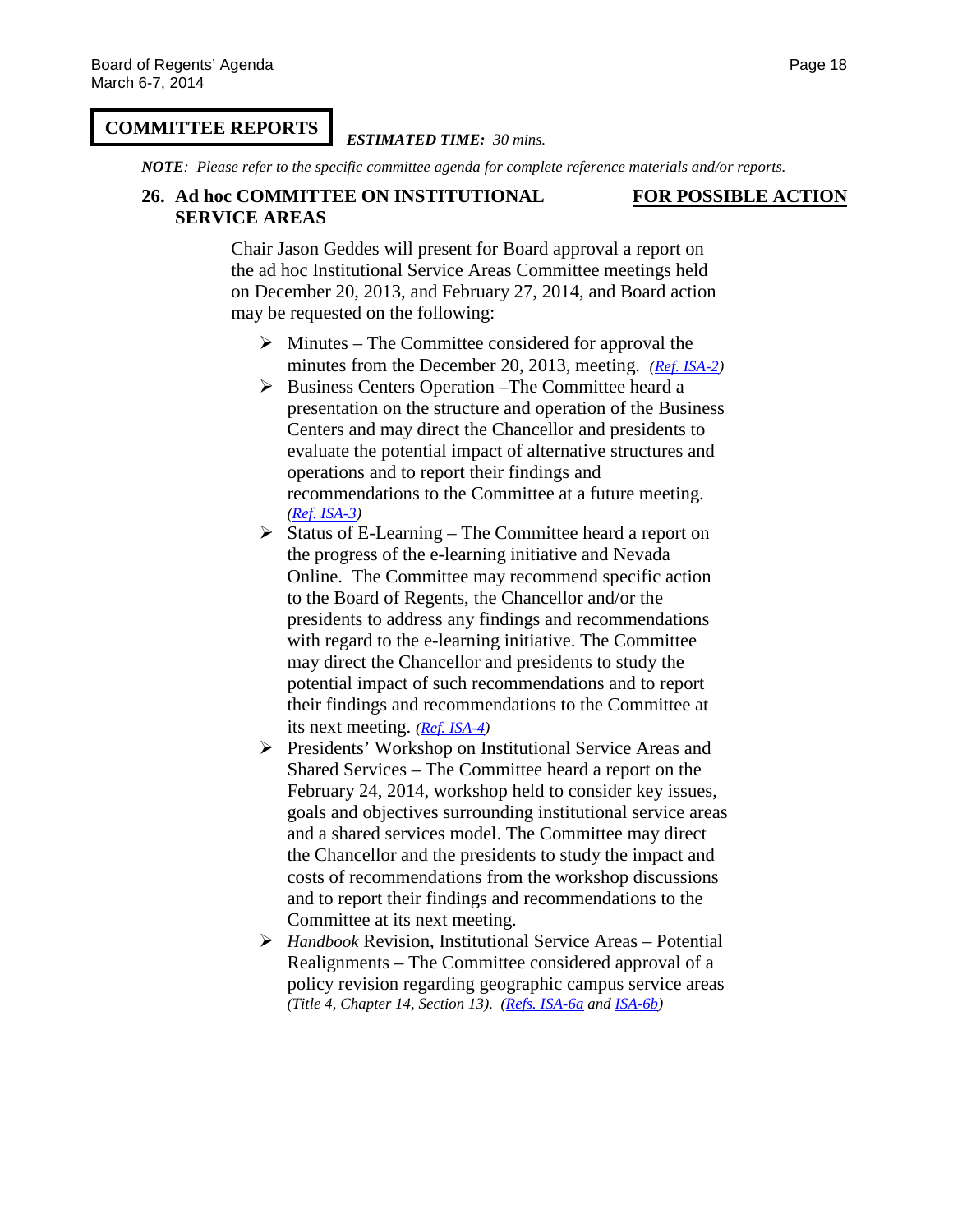### **26. Ad hoc COMMITTEE ON INSTITUTIONAL SERVICE AREAS –** *(Cont'd.)*

 $\triangleright$  The Committee discussed the inclusion of the College of Southern Nevada in the Committee process, along with the impact of growth in Clark County on the community college system in the county and the optimum structure for providing community college services there. The Committee also discussed the role geographic and college structure components play and whether these factors make a difference in how a shared service alliance should be established. The Committee may recommend specific action to the Board of Regents, the Chancellor and/or the presidents to address any findings and recommendations. The Committee may direct the Chancellor and presidents to study the potential impact of any recommendations and to report their findings and recommendations to the Committee at its next meeting. *[\(Refs. ISA-6a](http://system.nevada.edu/tasks/sites/Nshe/assets/File/BoardOfRegents/Agendas/2014/feb-mtgs/isa-refs/ISA-6a.pdf) and [ISA-6b\)](http://system.nevada.edu/tasks/sites/Nshe/assets/File/BoardOfRegents/Agendas/2014/feb-mtgs/isa-refs/ISA-6b.pdf)*

# **27. AUDIT COMMITTEE FOR POSSIBLE ACTION**

Chair Ron Knecht will present for Board approval a report on the Audit Committee meeting held on February 28, 2014, and Board action may be requested on the following:

- $\triangleright$  Minutes The Committee considered for approval the minutes from the December 2, 2013, meeting. *[\(Ref. A-2a\)](http://system.nevada.edu/tasks/sites/Nshe/assets/File/BoardOfRegents/Agendas/2014/feb-mtgs/audit-refs/A-2a.pdf)*
- $\triangleright$  Internal Audit Follow-up Reports The Committee considered for approval acceptance of the following internal audit follow-up reports:
	- $\checkmark$  School of Dental Medicine Student Government Association, UNLV *[\(Ref. A-2b\)](http://system.nevada.edu/tasks/sites/Nshe/assets/File/BoardOfRegents/Agendas/2014/feb-mtgs/audit-refs/A-2b.pdf)*
	- $\checkmark$  Parking and Transportation Services, UNLV *[\(Ref. A-2c\)](http://system.nevada.edu/tasks/sites/Nshe/assets/File/BoardOfRegents/Agendas/2014/feb-mtgs/audit-refs/A-2c.pdf)*
	- Student Accounts-PeopleSoft, NSC *[\(Ref. A-2d\)](http://system.nevada.edu/tasks/sites/Nshe/assets/File/BoardOfRegents/Agendas/2014/feb-mtgs/audit-refs/A-2d.pdf)*
	- PeopleSoft Security, NSC *[\(Ref. A-2e\)](http://system.nevada.edu/tasks/sites/Nshe/assets/File/BoardOfRegents/Agendas/2014/feb-mtgs/audit-refs/A-2e.pdf)*
	- $\checkmark$  Associated Students of the College of Southern Nevada, CSN *[\(Ref. A-2f\)](http://system.nevada.edu/tasks/sites/Nshe/assets/File/BoardOfRegents/Agendas/2014/feb-mtgs/audit-refs/A-2f.pdf)*
	- Special Course Fees, CSN *[\(Ref. A-2g\)](http://system.nevada.edu/tasks/sites/Nshe/assets/File/BoardOfRegents/Agendas/2014/feb-mtgs/audit-refs/A-2g.pdf)*
- $\triangleright$  Follow-up: Federal Grants Received A-133 Audit Report – The Committee considered approval of the institutional follow-up responses to the A-133 Single Audit report for the year ended June 30, 2013. The Committee considered the findings, recommendations and responses, and may make recommendation for specific action to the Board of Regents or the Chancellor. *[\(Ref. A-3\)](http://system.nevada.edu/tasks/sites/Nshe/assets/File/BoardOfRegents/Agendas/2014/feb-mtgs/audit-refs/A-3.pdf)*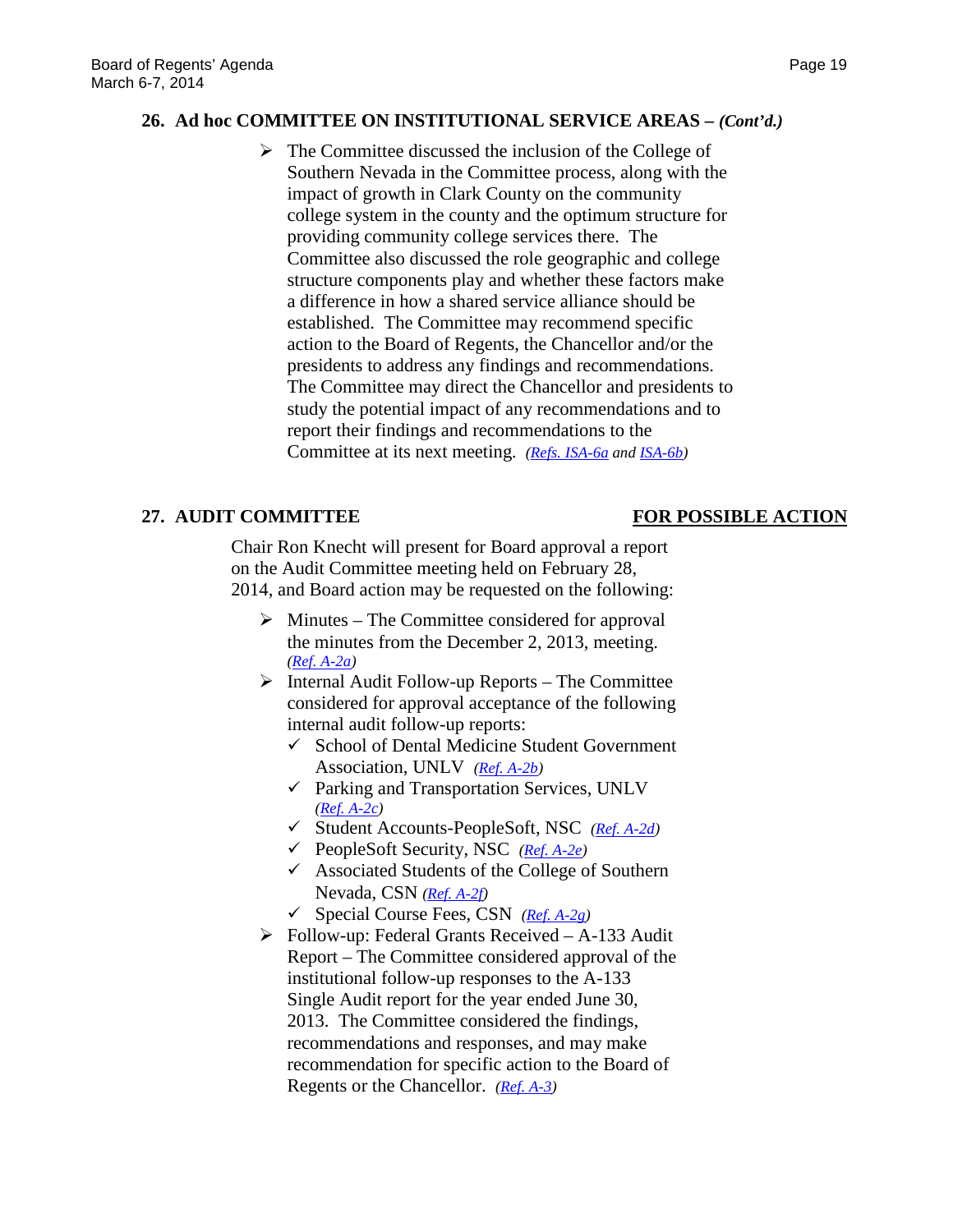### **27. AUDIT COMMITTEE –** *(Cont'd.)*

- $\triangleright$  Student Financial Aid, CSN The Committee discussed recent United States Department of Education communications with CSN regarding administration of financial aid, as well as the activities and findings of consultants ProEducation Solutions and Evans Consulting Group regarding administration of financial aid at CSN. President Michael Richards will review progress on recent CSN Student Financial Aid issues, including measures taken to further diagnose and remedy issues identified by the consultants and in the A-133 Single Audit report performed for the year ending June 30, 2013, by Grant Thornton, LLP. President Richards will report on recommendations for additional remedies and options to address the audit and consultant findings. The Committee considered and may recommend specific action to the Board of Regents, the Chancellor or CSN President Michael D. Richards with regard to the activities and findings of the auditors and consultants and with regard to financial aid administration at the College of Southern Nevada. *[\(Ref. A-4\)](http://system.nevada.edu/tasks/sites/Nshe/assets/File/BoardOfRegents/Agendas/2014/feb-mtgs/audit-refs/A-4.pdf)*
- $\triangleright$  Internal Audit Reports The Committee considered for approval the following internal audit reports: *[\(Ref. Audit Summary\)](http://system.nevada.edu/tasks/sites/Nshe/assets/File/BoardOfRegents/Agendas/2014/feb-mtgs/audit-refs/Audit%20Summary.pdf)*
	- Student Accounts-PeopleSoft, GBC *[\(Ref. A-5\)](http://system.nevada.edu/tasks/sites/Nshe/assets/File/BoardOfRegents/Agendas/2014/feb-mtgs/audit-refs/A-5.pdf)*
	- $\checkmark$  Differential Program and Special Course Fees, UNLV *[\(Ref. A-6\)](http://system.nevada.edu/tasks/sites/Nshe/assets/File/BoardOfRegents/Agendas/2014/feb-mtgs/audit-refs/A-6.pdf)*
	- Department of Police Services, UNLV *[\(Ref. A-7\)](http://system.nevada.edu/tasks/sites/Nshe/assets/File/BoardOfRegents/Agendas/2014/feb-mtgs/audit-refs/A-7.pdf)*
	- Student Accounts-PeopleSoft, UNLV *[\(Ref. A-8\)](http://system.nevada.edu/tasks/sites/Nshe/assets/File/BoardOfRegents/Agendas/2014/feb-mtgs/audit-refs/A-8.pdf)*
	- Nevada State Student Alliance, NSC *[\(Ref. A-9\)](http://system.nevada.edu/tasks/sites/Nshe/assets/File/BoardOfRegents/Agendas/2014/feb-mtgs/audit-refs/A-9.pdf)*
	- Student Accounts-PeopleSoft, TMCC *[\(Ref. A-10\)](http://system.nevada.edu/tasks/sites/Nshe/assets/File/BoardOfRegents/Agendas/2014/feb-mtgs/audit-refs/A-10.pdf)*
	- Student Accounts-PeopleSoft, CSN *[\(Ref. A-11\)](http://system.nevada.edu/tasks/sites/Nshe/assets/File/BoardOfRegents/Agendas/2014/feb-mtgs/audit-refs/A-11.pdf)*
	- PeopleSoft Security, CSN *[\(Ref. A-12\)](http://system.nevada.edu/tasks/sites/Nshe/assets/File/BoardOfRegents/Agendas/2014/feb-mtgs/audit-refs/A-12.pdf)*
	- Police Department, CSN *[\(Ref. A-13\)](http://system.nevada.edu/tasks/sites/Nshe/assets/File/BoardOfRegents/Agendas/2014/feb-mtgs/audit-refs/A-13.pdf)*
	- Student Accounts-PeopleSoft, WNC *[\(Ref. A-14\)](http://system.nevada.edu/tasks/sites/Nshe/assets/File/BoardOfRegents/Agendas/2014/feb-mtgs/audit-refs/A-14.pdf)*
- $\triangleright$  Contract Extension, External Audit The Committee considered for approval the fee proposal from Grant Thornton, LLP for the three years ending June 30, 2015, 2016 and 2017. *[\(Ref. A-15\)](http://system.nevada.edu/tasks/sites/Nshe/assets/File/BoardOfRegents/Agendas/2014/feb-mtgs/audit-refs/A-15.pdf)*
- $\triangleright$  Audit Exception Report The Committee considered for approval the Audit Exception Report for the six months ended December 31, 2013. *[\(Ref. A-16\)](http://system.nevada.edu/tasks/sites/Nshe/assets/File/BoardOfRegents/Agendas/2014/feb-mtgs/audit-refs/A-16.pdf)*
- *Handbook* Revision, Internal Audit Department Charter The Committee considered for approval a revision to Board policy, Title 4, Chapter 9, Section A, to comply with Institute of Internal Auditor (IIA) Standards. *[\(Ref. A-17\)](http://system.nevada.edu/tasks/sites/Nshe/assets/File/BoardOfRegents/Agendas/2014/feb-mtgs/audit-refs/A-17.pdf)*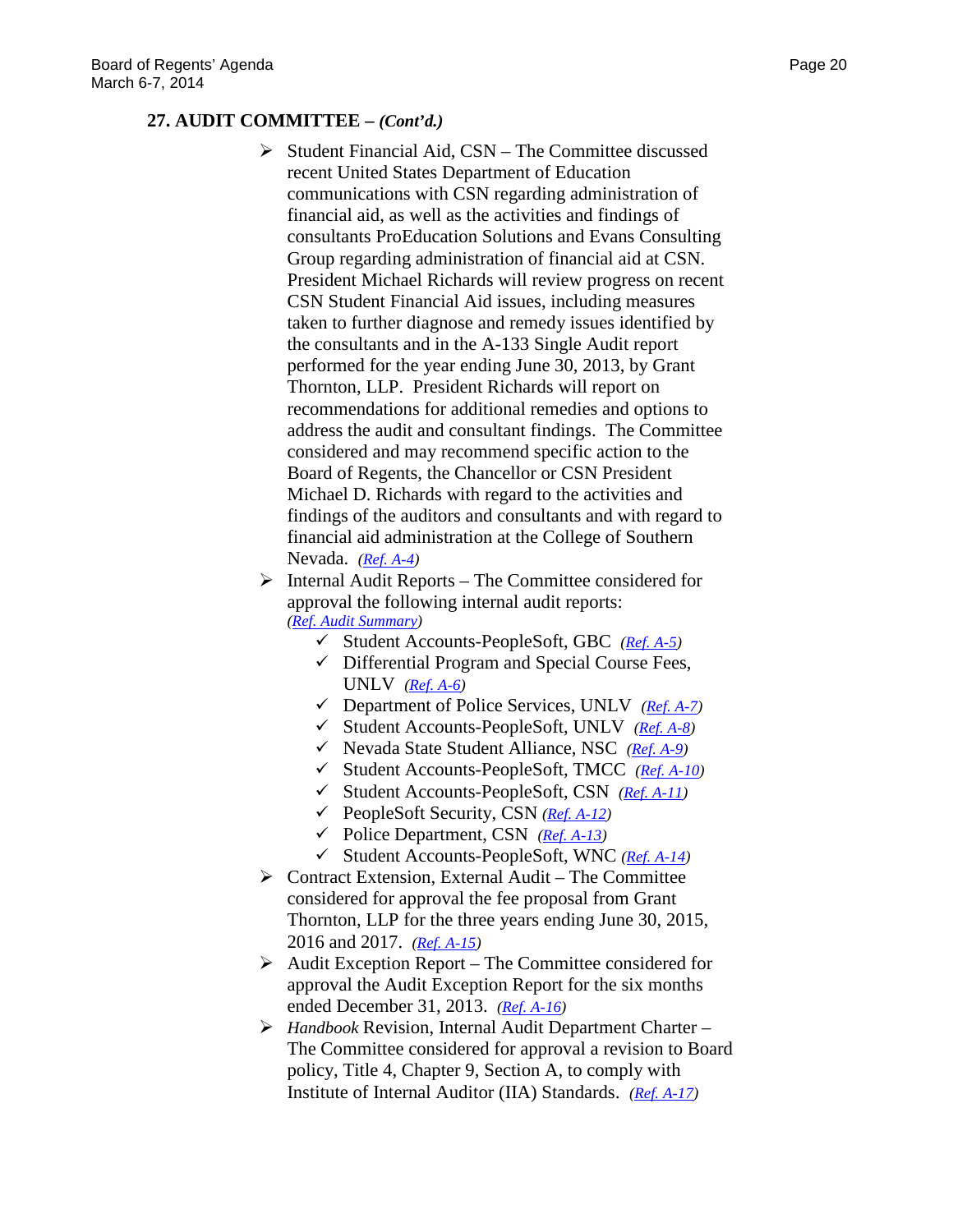# **27. AUDIT COMMITTEE –** *(Cont'd.)*

 $\triangleright$  NSHE Code Revision, Working Papers – The Committee considered a revision to NSHE Code, Title 2, Chapter 9, new Section 9.2, to address the confidentiality of NSHE Internal Audit Department working papers. (This item was presented for information only and will be presented for action at the Board of Regents' June 5-6, 2014, meeting.) *[\(Ref. A-18\)](http://system.nevada.edu/tasks/sites/Nshe/assets/File/BoardOfRegents/Agendas/2014/feb-mtgs/audit-refs/A-18.pdf)*

# **28. BUSINESS AND FINANCE COMMITTEE FOR POSSIBLE ACTION**

Chair Michael B. Wixom will present for Board approval a report on the Business and Finance Committee meeting held on March 6, 2014, and Board action may be requested on the following:

- $\triangleright$  Minutes The Committee considered for approval the minutes from the December 5, 2013, meeting. *[\(Ref. BF-2a\)](http://system.nevada.edu/tasks/sites/Nshe/assets/File/BoardOfRegents/Agendas/2014/mar-mtgs/bf-refs/BF-2a.pdf)*
- 2013 Self-Supporting Summer School/Calendar Year Budgets, Budget to Actual Comparison – The Committee considered for approval acceptance of the report. *[\(Ref. BF-2b\(1\)](http://system.nevada.edu/tasks/sites/Nshe/assets/File/BoardOfRegents/Agendas/2014/mar-mtgs/bf-refs/BF-2b(1).pdf) and [Ref. BF-2b\(2\)\)](http://system.nevada.edu/tasks/sites/Nshe/assets/File/BoardOfRegents/Agendas/2014/mar-mtgs/bf-refs/BF-2b(2).pdf)*
- Mid-Year Fiscal year 2013-2014 Self-Supporting Budgets & 2014 Summer School/Calendar Year Budgets - The Committee considered for approval acceptance of the report. *[\(Ref. BF-2c\(1\)](http://system.nevada.edu/tasks/sites/Nshe/assets/File/BoardOfRegents/Agendas/2014/mar-mtgs/bf-refs/BF-2c(1).pdf) an[d Ref. BF-2c\(2\)\)](http://system.nevada.edu/tasks/sites/Nshe/assets/File/BoardOfRegents/Agendas/2014/mar-mtgs/bf-refs/BF-2c(2).pdf)*
- Second Quarter Fiscal Year 2013-2014 NSHE All Funds Report – The Committee considered for approval acceptance of the report. *[\(Ref. BF-2d\(1\)](http://system.nevada.edu/tasks/sites/Nshe/assets/File/BoardOfRegents/Agendas/2014/mar-mtgs/bf-refs/BF-2d(1).pdf) and [Ref. BF-2d\(2\)\)](http://system.nevada.edu/tasks/sites/Nshe/assets/File/BoardOfRegents/Agendas/2014/mar-mtgs/bf-refs/BF-2d(2).pdf)*
- $\triangleright$  Second Quarter Fiscal Year 2013-2014 Budget Transfers State Supported or Self-Supporting Operating Budgets - The Committee considered for approval acceptance of the report. *[\(Ref. BF-2e\(1\)](http://system.nevada.edu/tasks/sites/Nshe/assets/File/BoardOfRegents/Agendas/2014/mar-mtgs/bf-refs/BF-2e(1).pdf) an[d Ref. BF-2e\(2\)\)](http://system.nevada.edu/tasks/sites/Nshe/assets/File/BoardOfRegents/Agendas/2014/mar-mtgs/bf-refs/BF-2e(2).pdf)*
- **Transfer of State Appropriated Funds Between** Appropriation Budgets, System Administration and UNR Statewide Programs - Consistent with action taken by the Board at its December 5-6, 2013, meeting, the Committee considered approval to seek Interim Finance Committee approval pursuant to Section 55 of Assembly Bill 507 *(Chapter 446, Statutes of Nevada 2013)* to transfer appropriated state funds for Nevada Industry Excellence for Fiscal Year 2015 in the amount of \$334,885 from the System Administration budget account to Statewide Programs budget account at UNR. *[\(Ref. BF-2f\)](http://system.nevada.edu/tasks/sites/Nshe/assets/File/BoardOfRegents/Agendas/2014/mar-mtgs/bf-refs/BF-2f.pdf)*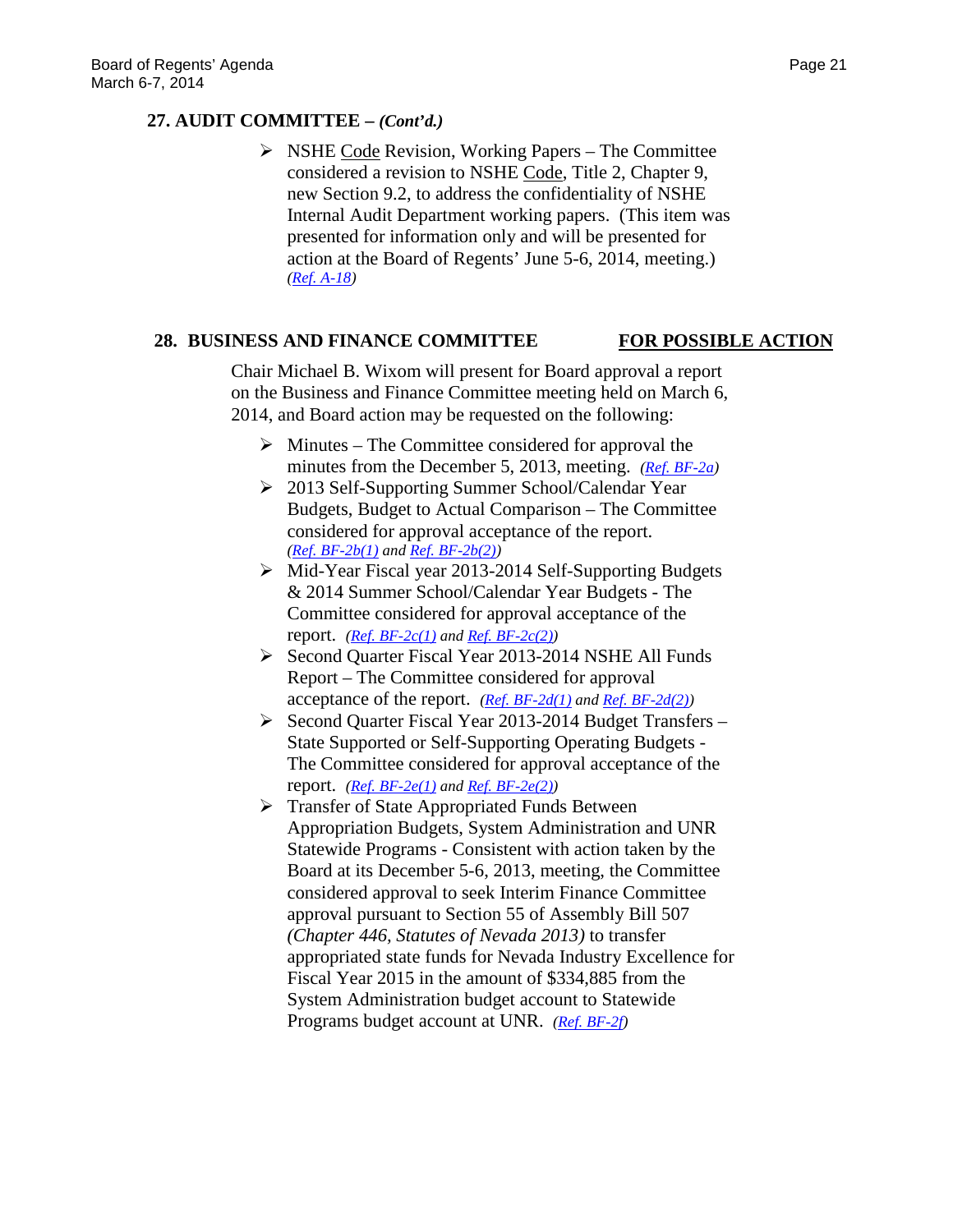# **28. BUSINESS AND FINANCE COMMITTEE –** *(Cont'd.)*

- Transfer of State Appropriated Performance Pool Funds Between NSHE Appropriation Budgets – The Committee considered approval to seek Interim Finance Committee approval, pursuant to Section 59 of Assembly Bill 507 (Chapter 446, *Statutes of Nevada 2013)* to transfer sums, appropriated to the Performance Funding Pool account, to the respective formula-funded budget accounts of the NSHE in Fiscal Year 2014-2015. *[\(Ref. BF-4\)](http://system.nevada.edu/tasks/sites/Nshe/assets/File/BoardOfRegents/Agendas/2014/mar-mtgs/bf-refs/BF-4.pdf)*
- Resolution, Expense Reimbursement from Proceeds of Tax-Exempt Securities, E.L. Wiegand Fitness Center – The Committee considered approval of a Resolution that would permit the reimbursement from the proceeds of tax-exempt securities for certain up-front construction related expenses associated with the new E.L. Wiegand Fitness Center. *[\(Ref. BF-5\)](http://system.nevada.edu/tasks/sites/Nshe/assets/File/BoardOfRegents/Agendas/2014/mar-mtgs/bf-refs/BF-5.pdf)*

### **29. Ad hoc MARKETING, PUBLICITY AND PUBLIC FOR POSSIBLE ACTION SAFETY**

Chair Cedric Crear will present for Board approval a report on the ad hoc Marketing, Publicity and Public Safety Committee meeting held on March 6, 2014, and Board action may be requested on the following:

 $\triangleright$  Minutes – The Committee considered for approval the minutes from the December 5, 2013, meeting. *[\(Ref. MPPS-2\)](http://system.nevada.edu/tasks/sites/Nshe/assets/File/BoardOfRegents/Agendas/2014/mar-mtgs/mpps-refs/MPPS-2.pdf)*

# **30. WORKFORCE, RESEARCH AND FOR POSSIBLE ACTION ECONOMIC DEVELOPMENT COMMITTEE**

Chair Jason Geddes will present for Board approval a report on the Workforce, Research and Economic Development Committee meeting held on March 6, 2014, and Board action may be requested on the following:

- $\triangleright$  Minutes The Committee considered for approval the minutes from the December 5, 2013, meeting. *[\(Ref. WRED-2\)](http://system.nevada.edu/tasks/sites/Nshe/assets/File/BoardOfRegents/Agendas/2014/mar-mtgs/wred-refs/WRED-2.pdf)*
- $\triangleright$  Regents' Awards The Committee considered for approval the following individuals nominated for 2014 Regents' Awards. *[\(Ref. WRED-4\)](http://system.nevada.edu/tasks/sites/Nshe/assets/File/BoardOfRegents/Agendas/2014/mar-mtgs/wred-refs/WRED-4.pdf)*
	- $\checkmark$  Nevada Regents' Researcher Award Dr. Alison Murray, DRI
	- $\checkmark$  Nevada Regents' Rising Researcher Award
		- Dr. Katherine Hertlein, UNLV
		- Dr. Kam K. Leang, UNR
		- Dr. Justin Huntington, DRI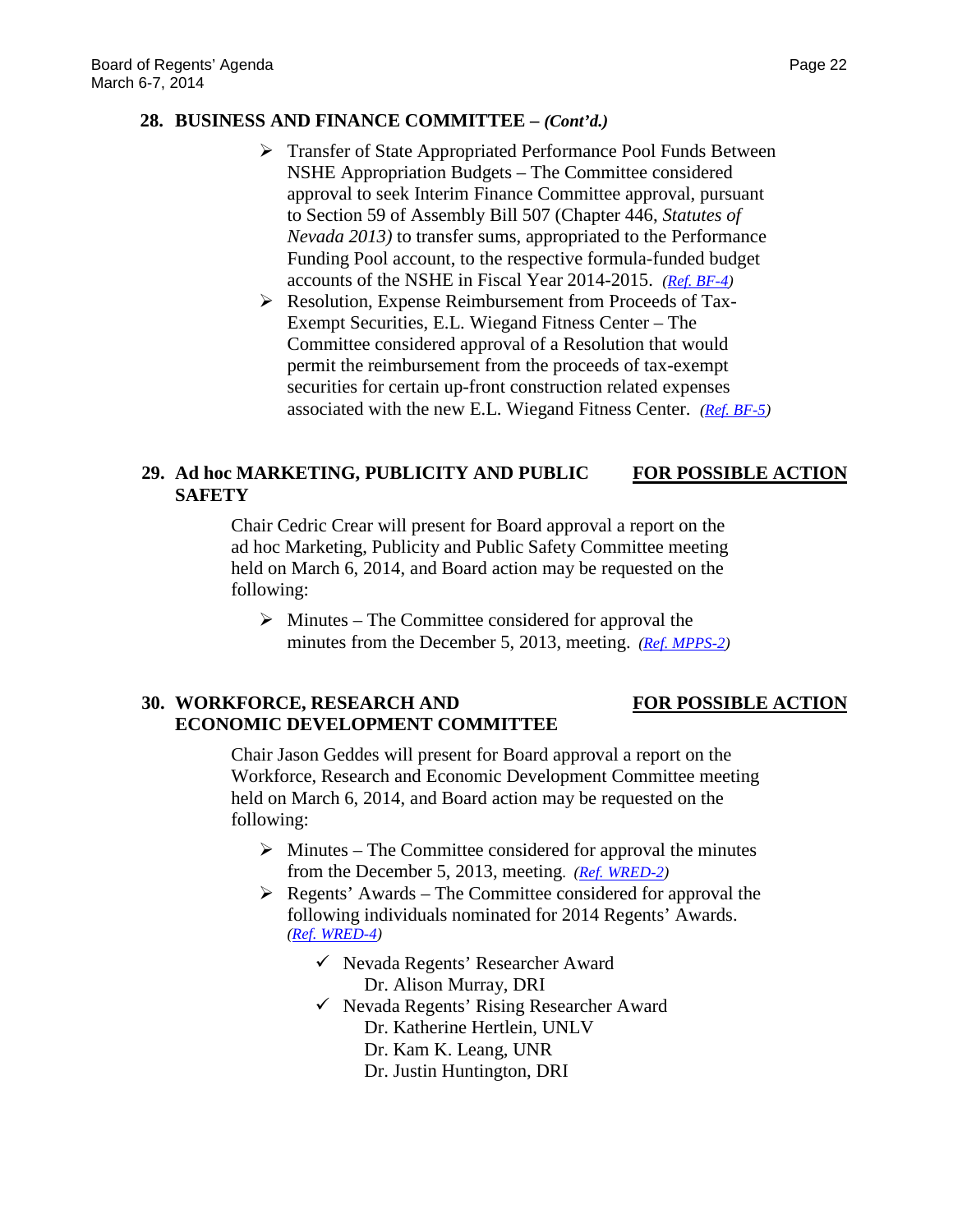# **31. ACADEMIC AND STUDENT AFFAIRS FOR POSSIBLE ACTION COMMITTEE**

Chair Jason Geddes will present for Board approval a report on the Academic and Student Affairs Committee meeting held on March 6, 2014, and Board action may be requested on the following:

- $\triangleright$  Minutes The Committee considered for approval the minutes from the December 5, 2013, meeting. *[\(Ref. ASA-2a\)](http://system.nevada.edu/tasks/sites/Nshe/assets/File/BoardOfRegents/Agendas/2014/mar-mtgs/asa-refs/ASA-2a.pdf)*
- $\triangleright$  UNLV Program Elimination, BS in Environmental Geology - The Committee considered for approval the elimination of the Bachelor of Science in Environmental Geology. *[\(Ref. ASA-2b\)](http://system.nevada.edu/tasks/sites/Nshe/assets/File/BoardOfRegents/Agendas/2014/mar-mtgs/asa-refs/ASA-2b.pdf)*
- $\triangleright$  UNR Program Elimination, MA in Literacy Studies The Committee considered for approval the elimination of the Master of Arts in Literacy Studies. *[\(Ref. ASA-2c\)](http://system.nevada.edu/tasks/sites/Nshe/assets/File/BoardOfRegents/Agendas/2014/mar-mtgs/asa-refs/ASA-2c.pdf)*
- *Handbook* Revision, State Authorization Reciprocity Agreement (SARA), Student Complaints and Appeals *–* the Committee considered for approval a revision to Board policy concerning student complaints and appeals at NSHE institutions that elect to participate in the State Authorization Reciprocity Agreement (SARA) *(Title 4, Chapter 14, new Sections 25, 26 and 27)* established through the Western Interstate Commission on Higher Education (WICHE). The proposed revision requires institutions to have a student complaint process generally, prohibits and defines deceptive trade practices and other acts of fraud and establishes procedures for student complaints and appeals that apply to resident and non-resident students who are enrolled in distance education courses at institutions that elect to participate in SARA. *[\(Ref. ASA-4\)](http://system.nevada.edu/tasks/sites/Nshe/assets/File/BoardOfRegents/Agendas/2014/mar-mtgs/asa-refs/ASA-4.pdf)*
- S NSHE Code Revision, Student Program Dismissal Procedures – The Committee considered a revision to NSHE Code, Title 2, *new* Chapter 9, to set forth the academic reasons for which a student may be dismissed from a program and the related dismissal procedures. (This item was presented for information only and will be presented for action at the Board of Regents' June 5-6, 2014, meeting.) *[\(Ref. ASA-5\)](http://system.nevada.edu/tasks/sites/Nshe/assets/File/BoardOfRegents/Agendas/2014/mar-mtgs/asa-refs/ASA-5.pdf)*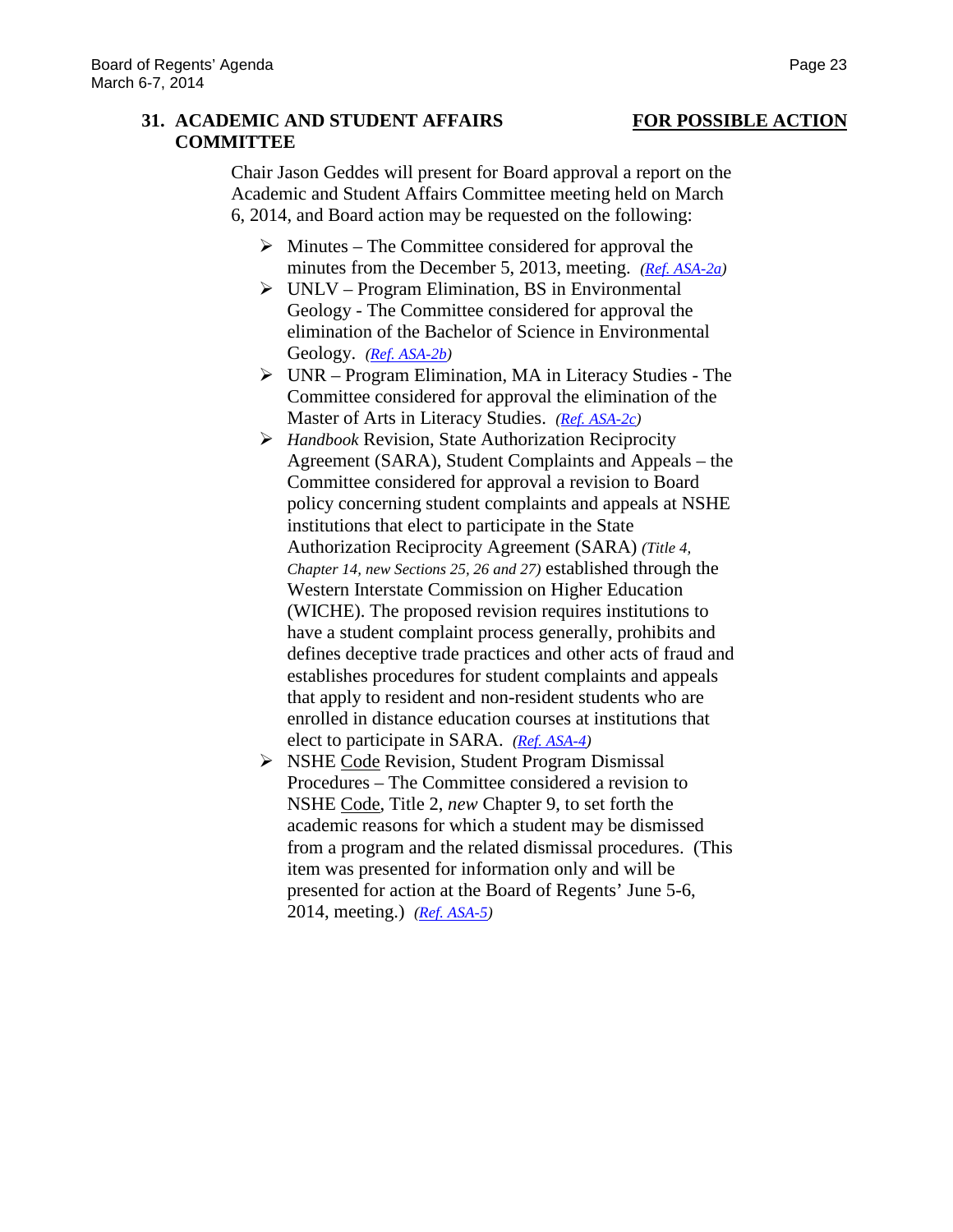### **31. ACADEMIC AND STUDENT AFFAIRS COMMITTEE –** *(Cont'd.)*

- $\triangleright$  Regents' Awards The Committee considered for approval the following individuals nominated for 2014 Regents' Awards. *[\(Ref. ASA-7\)](http://system.nevada.edu/tasks/sites/Nshe/assets/File/BoardOfRegents/Agendas/2014/mar-mtgs/asa-refs/ASA-7.pdf)*
	- $\checkmark$  Nevada Regents' Creative Activities Award Donald Revell, UNLV
	- $\checkmark$  Nevada Regents' Teaching Award Community College Kevin Raiford, CSN
	- $\checkmark$  Nevada Regents' Teaching Award University, State College and DRI Gwen Sharp, NSC
	- Nevada Regents' Academic Advisor Award Erika Bein, TMCC (Community College) Tiffany Schmier, UNLV (Undergraduate) Cheryll Glotfelty, UNR (Graduate)

### **32. INVESTMENT AND FACILITIES COMMITTEE FOR POSSIBLE ACTION**

Chair Kevin C. Melcher will present for Board approval a report on the Investment and Facilities Committee meeting held on March 6, 2014, and Board action may be requested on the following:

- $\triangleright$  Minutes The Committee considered for approval the minutes from the December 5, 2013, meeting. *[\(Ref. IF-2a\)](http://system.nevada.edu/tasks/sites/Nshe/assets/File/BoardOfRegents/Agendas/2014/mar-mtgs/if-refs/IF-2a.pdf)*
- $\triangleright$  Granting of a Permanent Easement and Public Highway Agreement to NDOT / Granting Slope Easement, UNR – The Committee considered approval of granting a Permanent Easement Deed to, and Public Highway Agreement with, the Nevada Department of Transportation at a cost of \$14,737 for the construction of a roadway expansion in Reno, Nevada, Parcel 021-010-05, on the University of Nevada, Reno's Main Station Field Laboratory property adjacent to a current easement area. *[\(Refs. IF-2b\(1\);](http://system.nevada.edu/tasks/sites/Nshe/assets/File/BoardOfRegents/Agendas/2014/mar-mtgs/if-refs/IF-2b(1).pdf) [IF-2b\(2\)](http://system.nevada.edu/tasks/sites/Nshe/assets/File/BoardOfRegents/Agendas/2014/mar-mtgs/if-refs/IF-2b(2).pdf) an[d IF-2b\(3\)\)](http://system.nevada.edu/tasks/sites/Nshe/assets/File/BoardOfRegents/Agendas/2014/mar-mtgs/if-refs/IF-2b(3).pdf)*
- Granting of Permanent Easements to NV Energy for Gas and Electrical Utilities, UNR – The Committee considered approval of two "Grants of Easement" for gas and electrical easements to NV Energy for the construction and operation of utility lines, located on a portion of Parcel 003-180-17 on the University of Nevada, Reno, main campus, the current site of a land lease by the Nevada System of Higher Education (Landlord) to Balfour Beatty for the construction of a graduate and student housing facility. *[\(Ref. IF-2c\)](http://system.nevada.edu/tasks/sites/Nshe/assets/File/BoardOfRegents/Agendas/2014/mar-mtgs/if-refs/IF-2c.pdf)*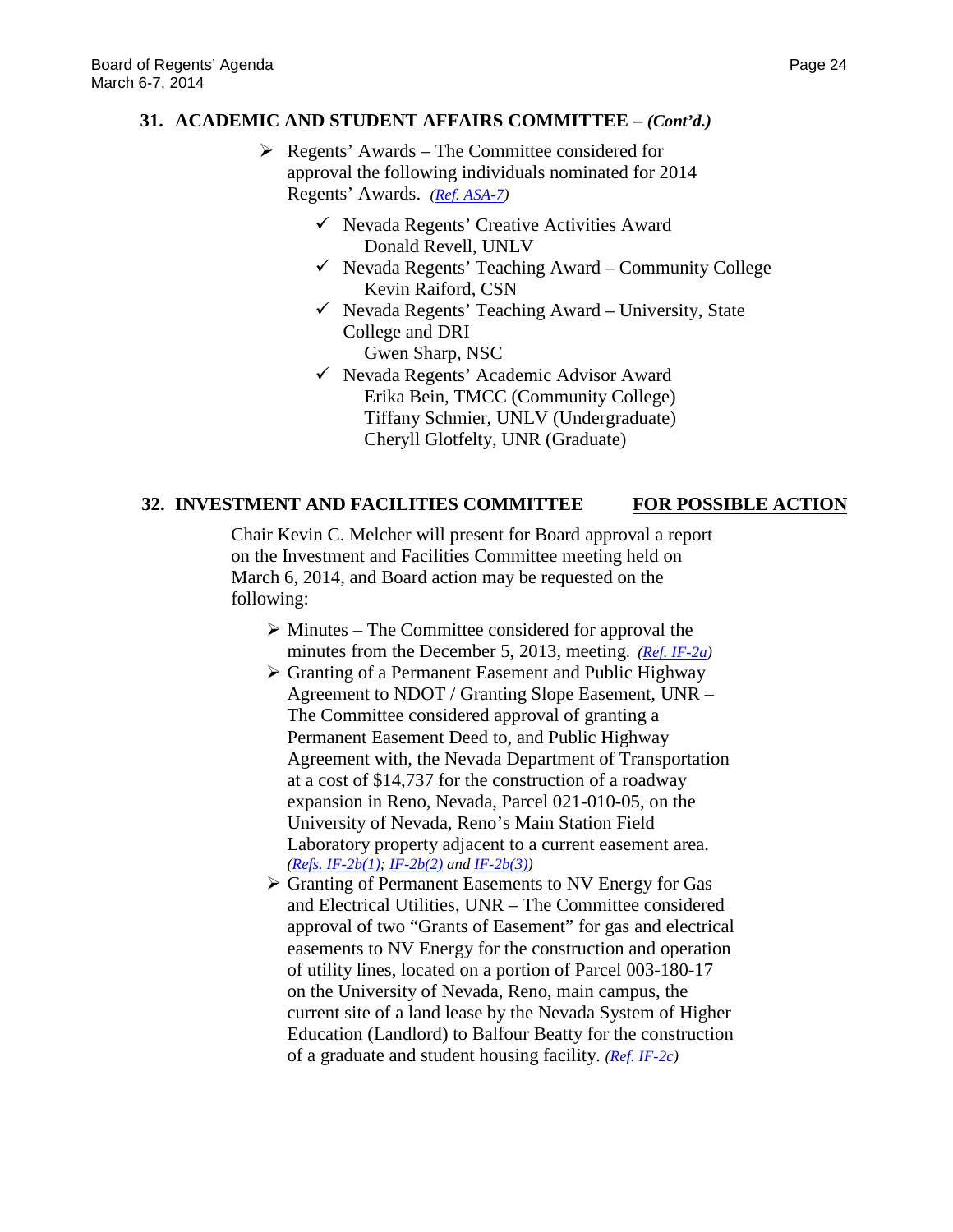# **32. INVESTMENT AND FACILITIES COMMITTEE –** *(Cont'd.)*

- Lease with Great Full Gardens, Inc., UNR The Committee considered approval of a lease with Great Full Gardens, Inc., dba Great Full Gardens Express, to operate retail space in the Joe Crowley Student Union at the University of Nevada, Reno. *[\(Ref. IF-2d\)](http://system.nevada.edu/tasks/sites/Nshe/assets/File/BoardOfRegents/Agendas/2014/mar-mtgs/if-refs/IF-2d.pdf)*
- $\triangleright$  Lease with Family Yogurt II, UNR The Committee considered approval of a lease with Family Yogurt II to operate retail space in the Joe Crowley Student Union at the University of Nevada, Reno. *[\(Ref. IF-2e\)](http://system.nevada.edu/tasks/sites/Nshe/assets/File/BoardOfRegents/Agendas/2014/mar-mtgs/if-refs/IF-2e.pdf)*
- Clark County Land Dedication for Tropicana Avenue Project at Paradise Campus, UNLV – The Committee considered approval for two land dedications to Clark County for construction of a bus turnout and right turn lane extension at Bock Street, located along Tropicana Avenue on the north side at the UNLV Paradise Campus (APN: 162-27- 501-002); and approval for the Chancellor to be granted authority to execute any ancillary documents, including but not limited to, all required agreements, conveyances, easements and rights-of-way deemed necessary and appropriate to implement the project after review by the Vice Chancellor for Legal Affairs. *[\(Ref. IF-2f\)](http://system.nevada.edu/tasks/sites/Nshe/assets/File/BoardOfRegents/Agendas/2014/mar-mtgs/if-refs/IF-2f.pdf)*
- U.S. Bank Retail Lease Agreement, UNLV The Committee considered approval of a lease agreement with U.S. Bank for rentable square feet in the UNLV Student Union. *[\(Ref. IF-2g\)](http://system.nevada.edu/tasks/sites/Nshe/assets/File/BoardOfRegents/Agendas/2014/mar-mtgs/if-refs/IF-2g.pdf)*
- Acceptance of Naples Street Land from Clark County and Granting Easement for Public Access and Maintenance, UNLV – The Committee considered for approval acceptance of 7,567 square feet of land located adjacent to the main campus near Swenson and Naples (APN's: 162-22-701-003 and 162-22-308-010) that will be vacated by Clark County and transferred to Board of Regents' ownership; approval of an easement to allow continued pedestrian access to the 7,567 square foot vacation area (a County process to transfer the property); approval to grant Clark County the ability to enter the property for the purpose of maintaining existing sidewalks and emergency service infrastructure at Clark County's expense; and approval for the Chancellor to be granted authority to execute any ancillary documents, including but not limited to, all required agreements, conveyances, easements and rights-of-way deemed necessary and appropriate to implement the project after review by the Vice Chancellor for Legal Affairs. *[\(Ref. IF-2h\)](http://system.nevada.edu/tasks/sites/Nshe/assets/File/BoardOfRegents/Agendas/2014/mar-mtgs/if-refs/IF-2h.pdf)*
- $\triangleright$  Property Inventory Reports The Committee considered for approval acceptance of the institutional Property Inventory Reports. *[\(Ref. IF-2i\)](http://system.nevada.edu/tasks/sites/Nshe/assets/File/BoardOfRegents/Agendas/2014/mar-mtgs/if-refs/IF-2i.pdf)*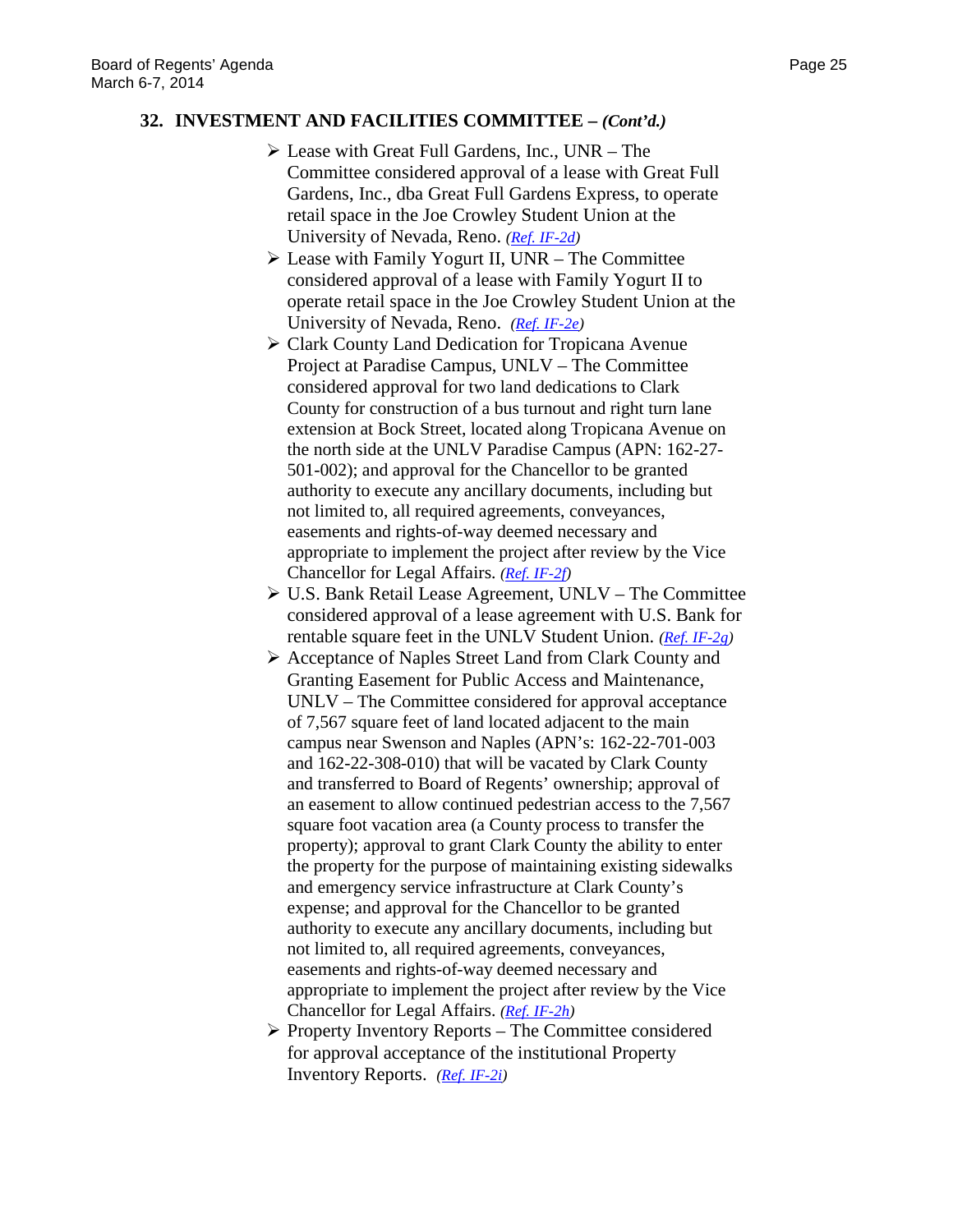### **32. INVESTMENT AND FACILITIES COMMITTEE –** *(Cont'd.)*

- Asset Allocation Report on Investment Returns and Manager Recommendations – The Committee heard a report on the asset allocation and investment returns for the pooled Endowment and pooled Operating funds for the quarter ended December 31, 2013, and may make specific recommendations to the Board, including, but not limited to, changing the asset allocation, fund managers and strategic ranges for the pooled funds.
- $\triangleright$  Distribution from Endowment Fund The Committee discussed current NSHE distributions from the Endowment Fund, including the net 5.0 percent spending rate/management fee in relation to current investment allocation, projected returns, and Board policy *(Handbook, Title 4, Chapter 10, Section 5).* The Committee may take action based on the discussion, including, but not limited to, revising the policy on distributions from the Endowment Fund, including the 5.0 percent spending rate/management fee. *[\(Ref. IF-5\)](http://system.nevada.edu/tasks/sites/Nshe/assets/File/BoardOfRegents/Agendas/2014/mar-mtgs/if-refs/IF-5.pdf)*
- $\triangleright$  Approval of Lease with Prometric, TMCC The Committee considered approval of a lease with Prometric in Truckee Meadow Community College's Meadowood North building and related commission payments. *[\(Ref. IF-7\)](http://system.nevada.edu/tasks/sites/Nshe/assets/File/BoardOfRegents/Agendas/2014/mar-mtgs/if-refs/IF-7.pdf)*
- $\triangleright$  Purchase Agreement for Building Located at 1325 East Flamingo Road, UNLV – The Committee considered for approval the terms and conditions of purchase outlined in the Letter of Intent *(LOI)*, of the property located at 1325 East Flamingo Road (Property) and approval for the Chancellor to be authorized to finalize, approve and execute the Purchase and Sale Agreement to the extent it is consistent with the LOI, and to give final approval to any due diligence, including but not limited to the appraisal, physical inspection of the Property, Phase I ESA; and approval for the Chancellor to be granted authority to execute any ancillary documents, including but not limited to, all required agreements, conveyances, easements and rights-of-way deemed necessary and appropriate to implement the purchase of the Property. *[\(Ref. IF-8\)](http://system.nevada.edu/tasks/sites/Nshe/assets/File/BoardOfRegents/Agendas/2014/mar-mtgs/if-refs/IF-8.pdf)*
- $\triangleright$  Space Utilization Study The Committee considered for approval acceptance of the institutional Space Inventory Report and the Space Utilization Report. *[\(Ref. IF-9\)](http://system.nevada.edu/tasks/sites/Nshe/assets/File/BoardOfRegents/Agendas/2014/mar-mtgs/if-refs/IF-9.pdf)*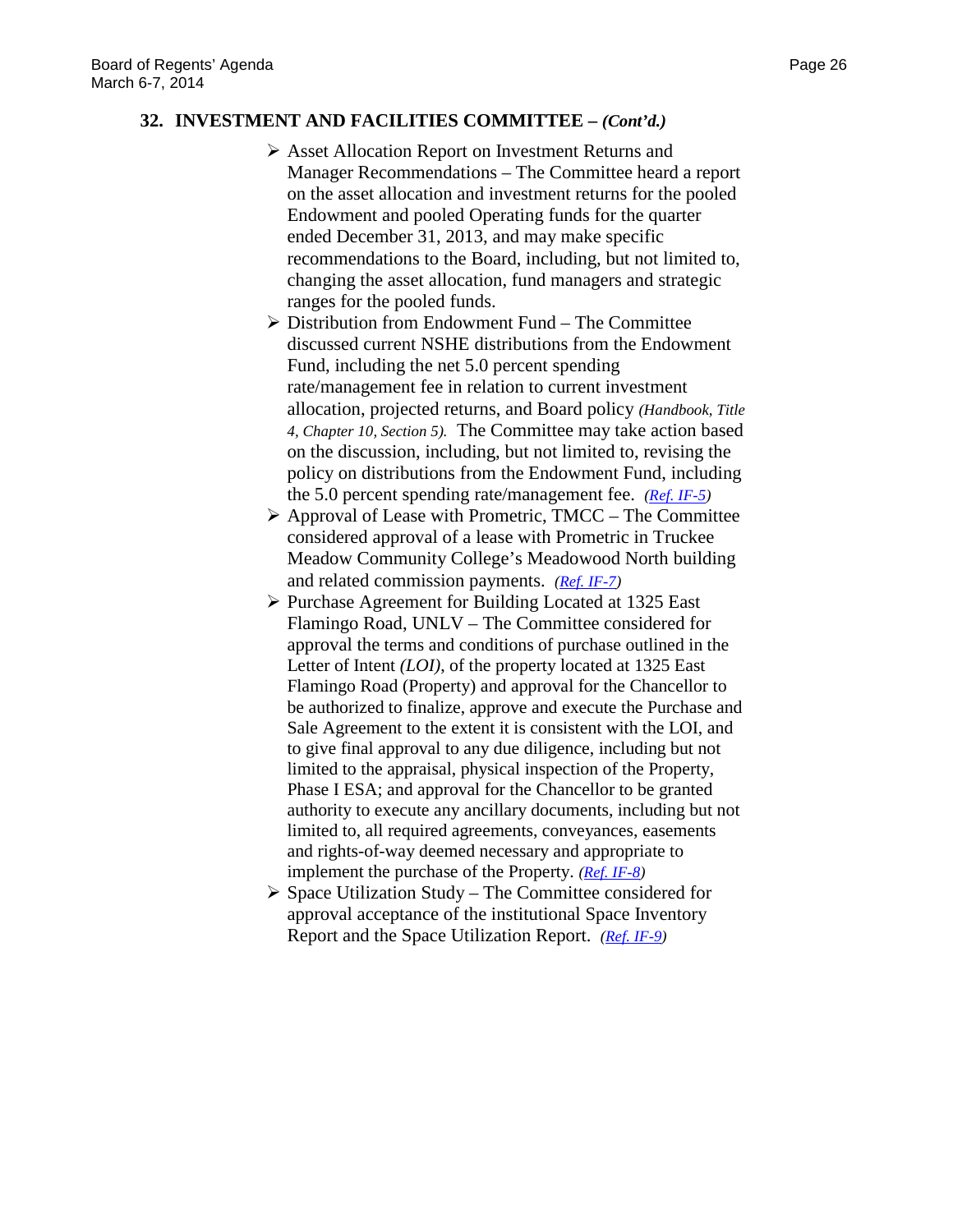### **33. CULTURAL DIVERSITY COMMITTEE FOR POSSIBLE ACTION**

Chair Andrea Anderson will present for Board approval a report on the Cultural Diversity Committee meeting held on March 7, 2014, and Board action may be requested on the following:

- $\triangleright$  Minutes The Committee considered for approval the minutes from the December 6, 2013, meeting. *[\(Ref. CD-2\)](http://system.nevada.edu/tasks/sites/Nshe/assets/File/BoardOfRegents/Agendas/2014/mar-mtgs/cd-refs/CD-2.pdf)*
- $\triangleright$  NSHE Diversity Summits The Committee heard a report on the Southern and the Northern Nevada Diversity Summits held in 2013, as well as any resulting recommendations regarding diversity pertaining to students, faculty and staff. The Committee may recommend action based on the discussion, including, but not limited to, providing direction on policy development and identification of next steps necessary to implement any recommendations from the Diversity Summits for future Committee consideration. *[\(Ref. CD-3\)](http://system.nevada.edu/tasks/sites/Nshe/assets/File/BoardOfRegents/Agendas/2014/mar-mtgs/cd-refs/CD-3.pdf)*

# **34. HEALTH SCIENCES SYSTEM COMMITTEE FOR POSSIBLE ACTION**

Chair James Dean Leavitt will present for Board approval a report on the Health Sciences System Committee meeting held on March 7, 2014, and Board action may be requested on the following:

 $\triangleright$  Minutes – The Committee considered for approval the minutes from the December 6, 2013, meeting. *[\(Ref. HSS-2\)](http://system.nevada.edu/tasks/sites/Nshe/assets/File/BoardOfRegents/Agendas/2014/mar-mtgs/hss-refs/HSS-2.pdf)*

# **35. INITIAL SALARY, VICE CHANCELLOR FOR POSSIBLE ACTION GOVERNMENT AND COMMUNITY AFFAIRS**

In accordance with Title 4, Chapter 3, Section 25 of the NSHE *Handbook*, Chancellor Daniel J. Klaich requests approval of the initial salary for Constance Brooks, Vice Chancellor of Government and Community Affairs. Terms and conditions of the appointment will be provided at the meeting.

*FISCAL IMPACT*: *Salary and benefits costs. ESTIMATED TIME: 5 mins.*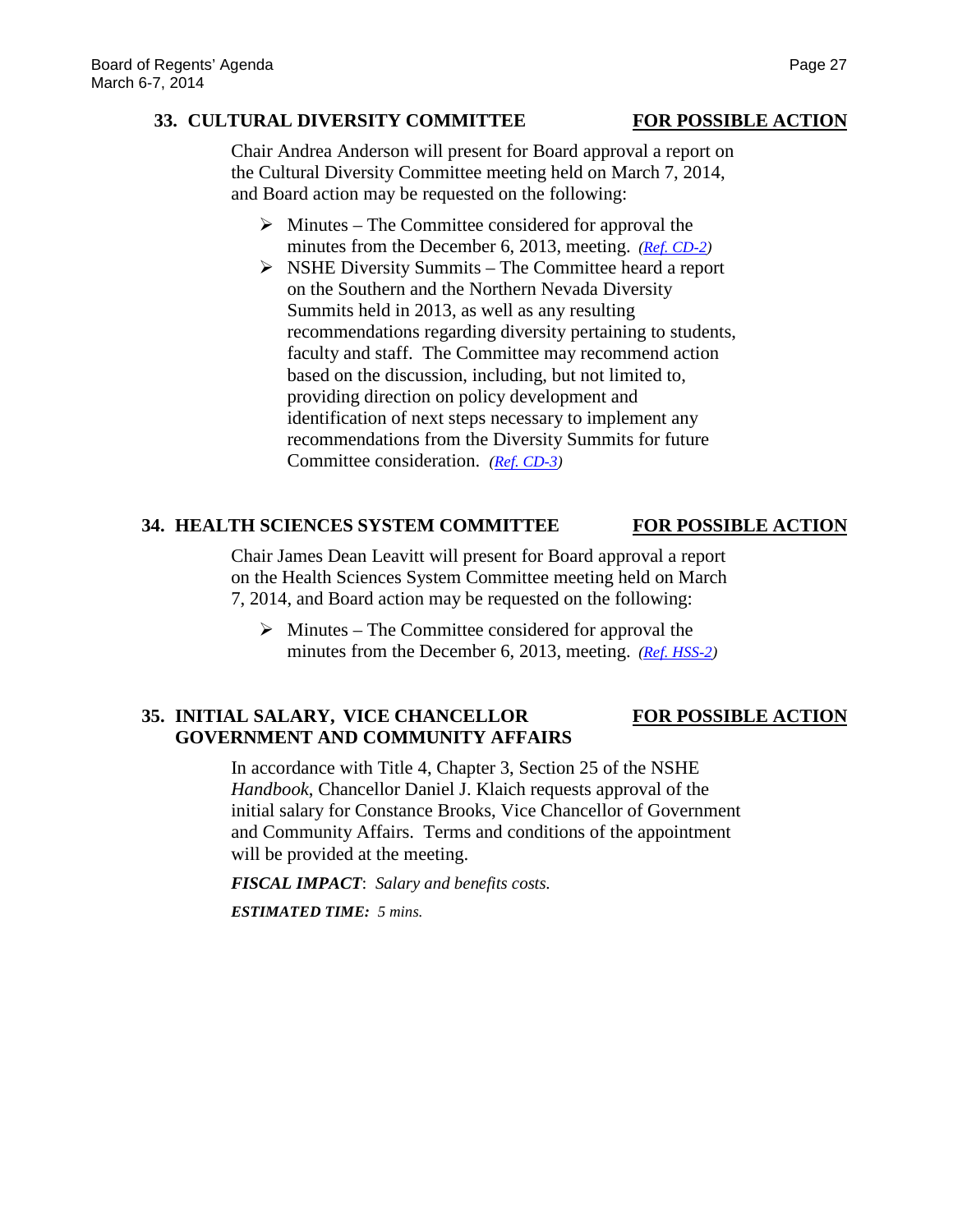### **36. PRESIDENT SEARCH PROCESS, WNC INFORMATION ONLY**

The Board approved the Chancellor's recommendation at the December 5-6, 2013, Board of Regents meeting that action on a president search at Western Nevada College be deferred until such time as the Board receives the final reports of the campus formula implementation and the ad hoc Committee on Institutional Service Areas. In this context, the Chancellor will report on the progress of these efforts.

*ESTIMATED TIME: 5 mins.*

# **37. EXTENSION OF CONTRACT, FOR POSSIBLE ACTION UNR PRESIDENT MARC A. JOHNSON**

Chancellor Daniel J. Klaich requests the Board of Regents' approval of a one year extension of UNR President Marc A. Johnson's contract through June 30, 2016. *[\(Ref. BOR-37\)](http://system.nevada.edu/tasks/sites/Nshe/assets/File/BoardOfRegents/Agendas/2014/mar-mtgs/bor-refs/BOR-37.pdf)*

*ESTIMATED TIME: 5 mins.*

# **38. EXTENSION OF CONTRACT, FOR POSSIBLE ACTION NSC PRESIDENT BART PATTERSON**

Chancellor Daniel J. Klaich requests the Board of Regents' approval of a one year extension of NSC President Bart Patterson's contract through June 30, 2016. *[\(Ref. BOR-38\)](http://system.nevada.edu/tasks/sites/Nshe/assets/File/BoardOfRegents/Agendas/2014/mar-mtgs/bor-refs/BOR-38.pdf)*

*ESTIMATED TIME: 5 mins.*

# **39. EXTENSION OF CONTRACT, FOR POSSIBLE ACTION CSN PRESIDENT MICHAEL D. RICHARDS**

Chancellor Daniel J. Klaich requests the Board of Regents' approval of a one year extension of CSN President Michael D. Richards' contract through June 30, 2016. *[\(Ref. BOR-39\)](http://system.nevada.edu/tasks/sites/Nshe/assets/File/BoardOfRegents/Agendas/2014/mar-mtgs/bor-refs/BOR-39.pdf)*

*ESTIMATED TIME: 5 mins.*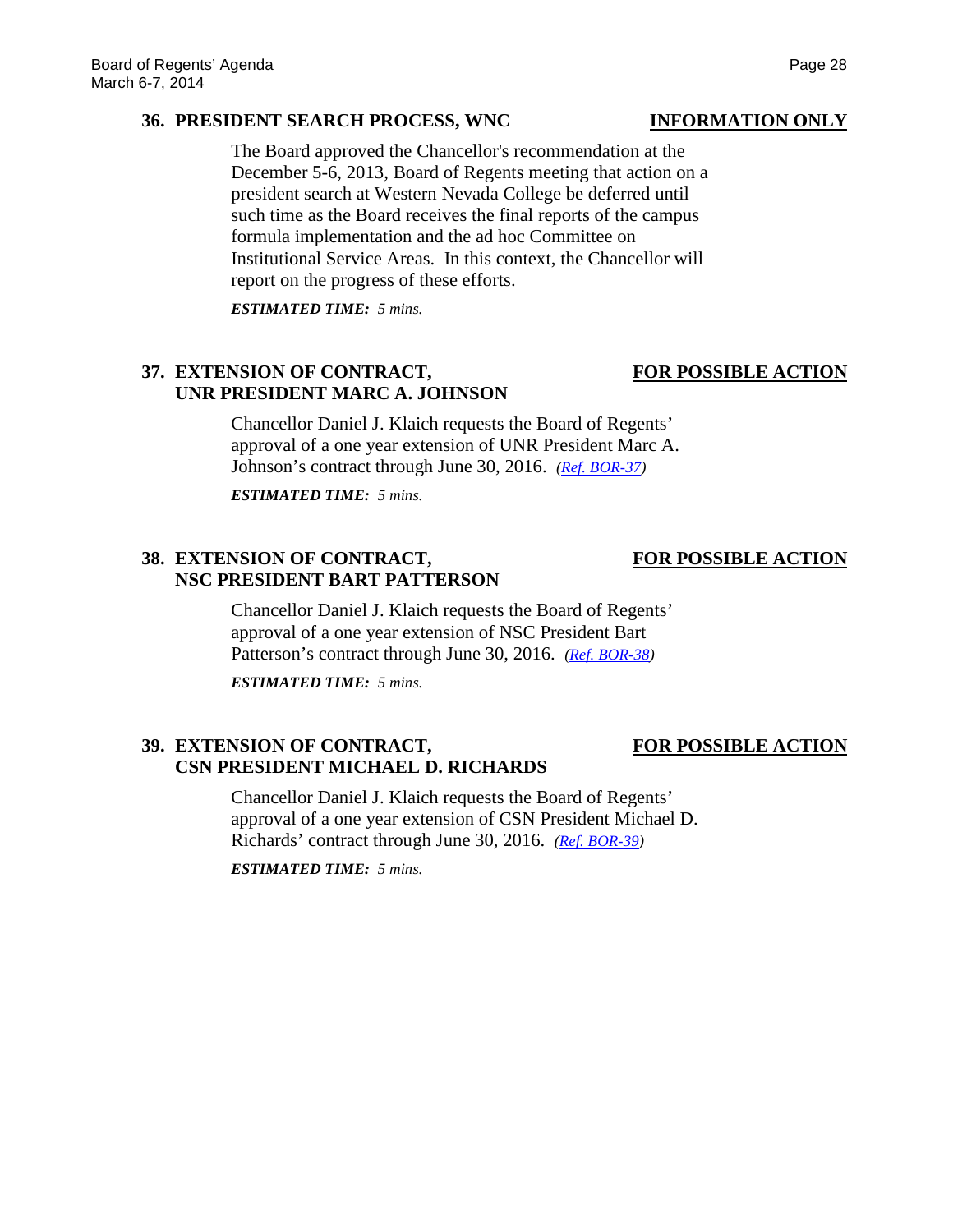# **40. 2015-17 BIENNIAL OPERATING BUDGET/ FOR POSSIBLE ACTION 2015 CAPITAL IMPROVEMENT PROJECTS DISCUSSION**

Chancellor Daniel J. Klaich, System staff and the presidents will discuss the process of developing the Fiscal Years 2015-17 Operating Budget request including the 2015 Capital Improvement Program. The timeline for the Board's future consideration will be discussed. The Board may provide direction to the Chancellor concerning the development of budget priorities.

*ESTIMATED TIME: 15 mins.*

# **41. CODE REVISION, CONFIDENTIAL PERSONNEL INFORMATION ONLY INFORMATION POLICY**

Vice Chancellor of Legal Affairs Brooke Nielsen requests the Board's consideration of a proposed amendment to the NSHE Code, Title 2, Chapter 5, Section 5.6.2 regarding confidential personnel information. This item is presented for information only and will be presented for action at the next Board of Regents meeting. *[\(Ref. BOR-41\)](http://system.nevada.edu/tasks/sites/Nshe/assets/File/BoardOfRegents/Agendas/2014/mar-mtgs/bor-refs/BOR-41.pdf)*

*ESTIMATED TIME: 5 mins.*

### **42. 2015 BOARD MEETING DATES FOR POSSIBLE ACTION**

The Board will consider approval of proposed meeting dates and venues for the Board of Regents' meetings to be held in calendar year 2015. Recommended meeting dates and venues are as follows:

| • March 5-6, 2015                      | DRI-LV      |
|----------------------------------------|-------------|
| $\triangleright$ June 11-12, 2015      | <b>TMCC</b> |
| $\triangleright$ September 10-11, 2015 | <b>UNR</b>  |
| $\triangleright$ December 3-4, 2015    | <b>UNLV</b> |

*Tentative special meeting date if necessary: January 23, 2015 Tentative special meeting date if necessary: April 24, 2015 Tentative special meeting date if necessary: July 24, 2015 Tentative special meeting date if necessary: October 23, 2015*

*The primary location for all tentative special meetings will be System Administration, Las Vegas*

*ESTIMATED TIME: 5 mins.*